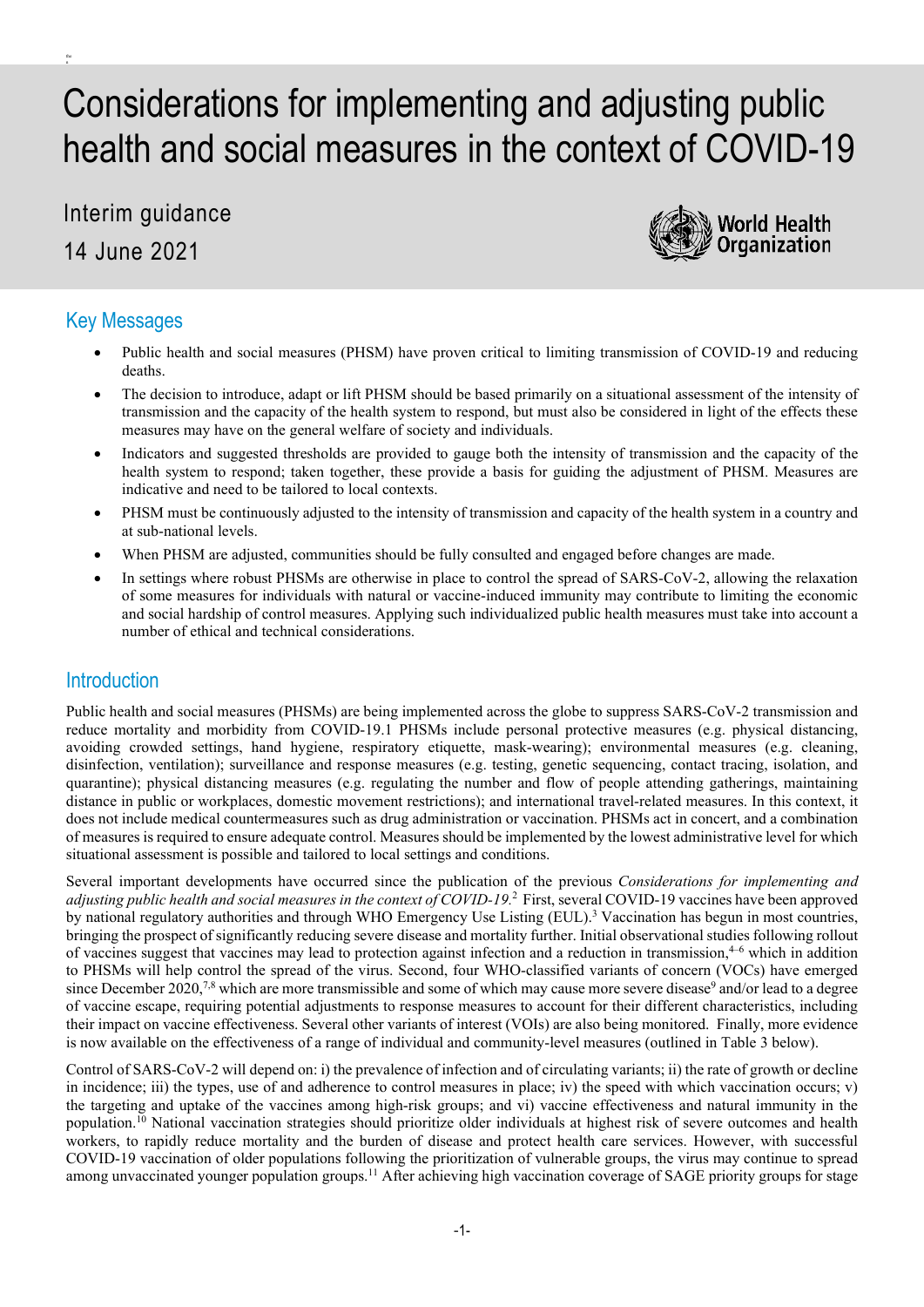I and stage II (as outlined in the WHO SAGE Roadmap For Prioritizing Uses of COVID-19 Vaccines in the Context of Limited Supply)<sup>12</sup> across all countries, accelerating vaccination of other priority groups will be required to lower the infection rate, especially in areas of high population density.<sup>13</sup>

While vaccination is underway, PHSMs will need to continue to be implemented, in a tailored and agile way, particularly considering uncertainty in vaccine performance against known and potentially emerging VOCs and limited sequencing capacity to detect variants worldwide.<sup>14</sup> Moreover, significant inequities in global vaccine access mean that, globally, control of disease will continue to rely on PHSM for the foreseeable future, modulated by different levels of vaccination. Implementation of stricter PHSMs, however, needs to be balanced against their socio-economic impacts, especially in settings with high dependence on daily wages and informal economy. Decisions to tighten, loosen, or introduce PHSMs to control COVID-19 must be weighed against the positive and negative impacts these measures have on societies and individuals. Considerations include impacts on health, economy, security, mental health, and psychosocial wellbeing, human rights, food security, socioeconomic disparities, continuity of other public health programmes, treatment and management of medical conditions other than COVID-19 and gender-based violence. Other important considerations include vaccine acceptance and uptake, confidence, trust, motivational elements to get vaccinated and public sentiment and adherence to PHSMs. The overall health and wellbeing of communities should therefore be at the forefront of considerations when deciding on and adjusting PHSMs.

As the pandemic continues to evolve, PHSMs should be regularly reviewed and adjusted according to the local epidemiology. This requires agile decision-making based on ongoing situational assessments at the most local administrative level possible in a coherent and coordinated manner with neighbouring areas at the sub-national and national levels. Such assessments should be based on available data and take a risk/benefit approach considering the local epidemiology, the health system's capacity to respond and other contextual considerations (such as upcoming mass gathering events that may alter transmission or capacity). Epidemiological indicators and their thresholds will depend on a country's testing and surveillance strategies and capacities, data collection capacity, vaccination strategy and coverage and the overall COVID-19 response strategy. In settings where COVID-19 surveillance or testing capacities are limited, it is important to identify and utilize additional indicators on morbidity, mortality and pressure on the health system, such as bed occupancy for both regular hospital beds and ICU beds, to complement available epidemiological data

This document provides guidance to help Member States assess the situation at national and sub-national levels, as well as key recommendations about the implementation of PHSMs. It should be read in conjunction with WHO interim guidance documents on *Critical preparedness, readiness and response actions for COVID-19*<sup>1</sup> *and Considerations for implementing a risk-based approach to international travel in the context of COVID-19*<sup>15,16</sup>, which address several other elements of preparedness, readiness and response for COVID-19 beyond PHSMs.

This guidance document is intended for public health and health services decision-makers at all levels at which decisions about tailored PHSMs are made and technical actors involved in relevant sectors (e.g. community engagement, education, social services) supporting or impacted by PHSMs.

The guidance will be updated as our knowledge evolves, in particular in relation to the impact of VOCs on vaccine-induced and natural immunity, the impact of various COVID-19 vaccines on transmission and the impact of PHSMs on VOCs.

# Changes from the previous version

This updated guidance provides updates on the assessment framework that drives decision-making for PHSMs, particularly on the type of indicators and the thresholds in different epidemiological settings, and in the context of vaccine roll-out and circulation of VOCs.

It also contains a new section on considerations for individualized public health measures based on a person's SARS-CoV-2 immunity status following COVID-19 vaccination or past infection in the context of contact tracing, international travel, and private social gatherings.

Recently published WHO scientific briefs and guidance were reviewed and key findings were summarised in Table 3. For the evidence on COVID-19 natural immunity, the document is based on the latest WHO scientific brief on *COVID-19 natural immunity.* <sup>17</sup> For the evidence of vaccines effectiveness, the document relies on the following published work: *SAGE working groups Annexes to WHO interim recommendations for use of the COVID-19 vaccine BIBP: GRADE and Evidence to Recommendations*18; *Annexes to the interim recommendations for use of theChAdOx1-S [recombinant] vaccine against COVID-19 (AstraZeneca COVID-19 vaccine AZD1222, SII Covishield, SK Bioscience)*19; and *Background document on the mRNA-1273 vaccine (Moderna) against COVID-19.* 20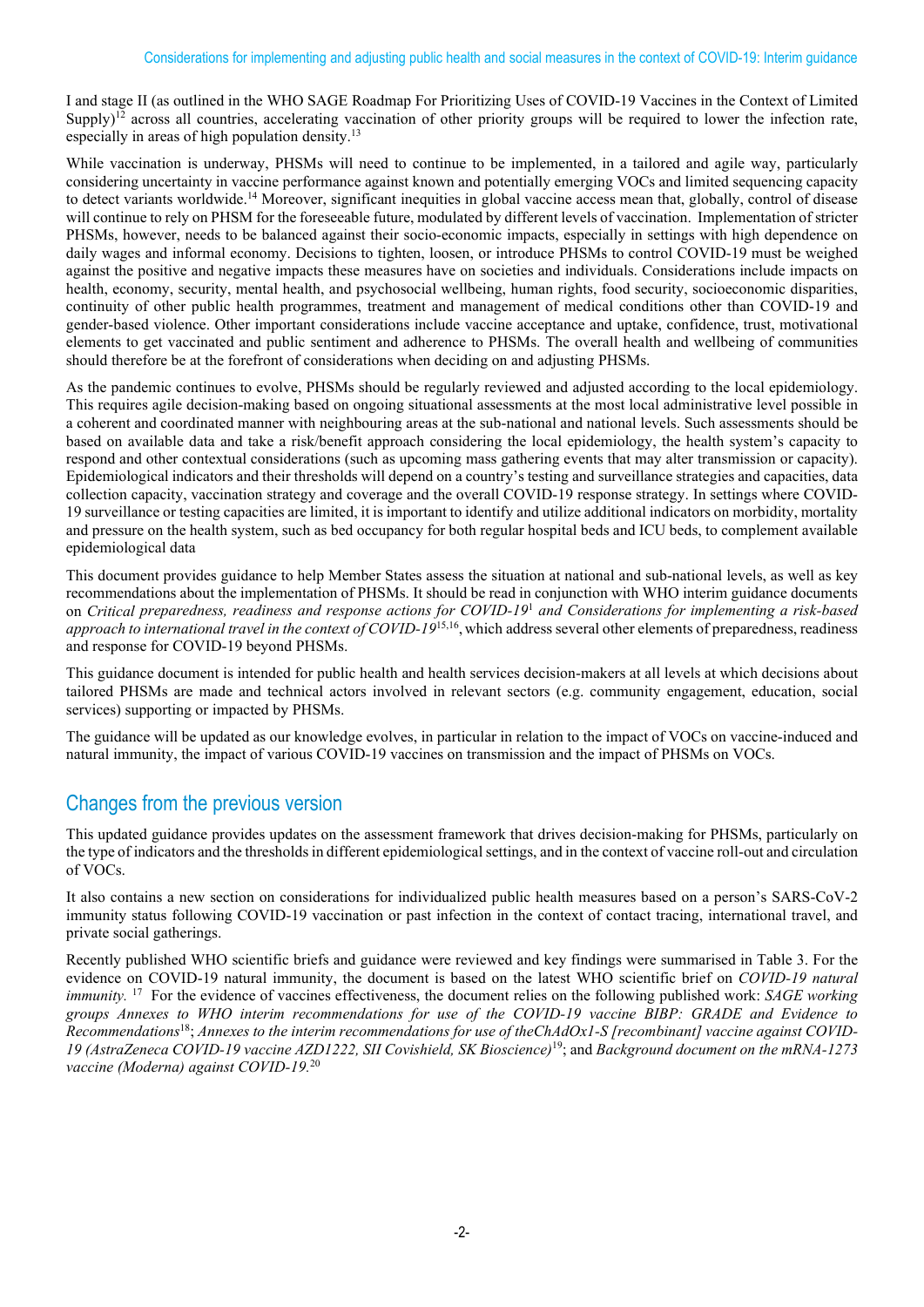# Transmission scenarios

Knowing the level of transmission is key to assessing the overall COVID-19 situation in a given area and guiding decisions on response activities and tailoring epidemic control measures.<sup>1</sup>

The community transmission (CT) classification is divided into four levels, as shown below. These definitions are abbreviated; details about the transmission classifications can be found in the Annex to this guidance.

- No (active) cases
- Imported / Sporadic cases
- Clusters of cases
- CT1: Low incidence of locally acquired widely dispersed cases detected in the past 14 days
- CT2: Moderate incidence of locally acquired widely dispersed cases detected in the past 14 days
- CT3: High incidence of locally acquired widely dispersed cases in the past 14 days
- CT4: Very high incidence of locally acquired widely dispersed cases in the past 14 days.

The transmission level classification for a geographic area may improve or worsen over time, and different geographic areas within a country will likely experience different levels of transmission concurrently. In settings with limited surveillance and diagnostic capacities, additional indicators – such as influenza-like-illness (ILI) / severe acute respiratory infection (SARI), allcause excess mortality trends and all-cause hospitalization rates – should be identified to complement information on COVID-19 cases and deaths. These indicators are meant to capture pressure on the health care system and outcomes from undiagnosed COVID-19 cases and can support assessment of local transmission levels when triangulated with COVID-19 epidemiological data.

The process for determining transmission classification is outlined in the Annex to this document.

## Health system response capacity

In addition to assessing the level of transmission, it is also necessary to understand the health system response capacity. Depending on whether there is adequate, moderate or limited capacity, the same level of transmission can result in a drastically different situations and require a different degree of PHSMs. For the purpose of this document, 'response capacity' encompasses both health and public health services, including COVID-19 vaccination, and is measured in terms of both the actual ability to deliver services and the performance of those services.

## Situational assessment using transmission level and response capacity

#### **Whether or not vaccination has begun, countries should continue to monitor transmission level and take measures as needed.**

Where there is a high level of vaccine-acquired immunity among prioritized groups, the epidemiology may start to change. A decoupling may occur between incidence and hospitalization and/or death rates because individuals most prone to hospitalization and death will have been immunized. In this situation, a greater proportion of cases will occur among younger, less vulnerable population groups. Here, recalibrating the incidence thresholds, focusing on hospitalization and ICU rates and analyzing incidence data by age group – as well as assessing the potential caseload of undiagnosed COVID-19 cases – are essential to guiding the adjustment of PHSMs.

As new variants of concern emerge, PHSMs may need to be adapted in the presence of variants that may be more transmissible, cause more severe disease and/or evade immunity induced by vaccination and/or natural infection. All epidemiological and health system indicators should be followed closely and PHSMs applied according to the prevailing epidemiological and health system situation. A greater disease transmissibility (as for all currently identified VOCs) may require keeping PHSMs in place for a longer period or may require intensifying the implementation of existing PHSMs to maintain effects on transmission.

Based on the joint assessment of the transmission scenario and the health system response capacity – which will inform whether and how to adjust PHSMs – a situational level should be assigned to a geographic area (see Table 1). The assessment should rigorously and comprehensively examine quantitative and qualitative information from multiple sources, which should be triangulated to provide an additional reality check on the assessed situational level. The resultant **situational levels should only be considered indicative,** because they may not correspond well to the response required in a specific context and to the COVID-19 control objectives of the country. For example, in a small country with limited capacity or remote areas with limited access to health services, stringent PHSMs may be warranted in the context of a relatively low level of transmission.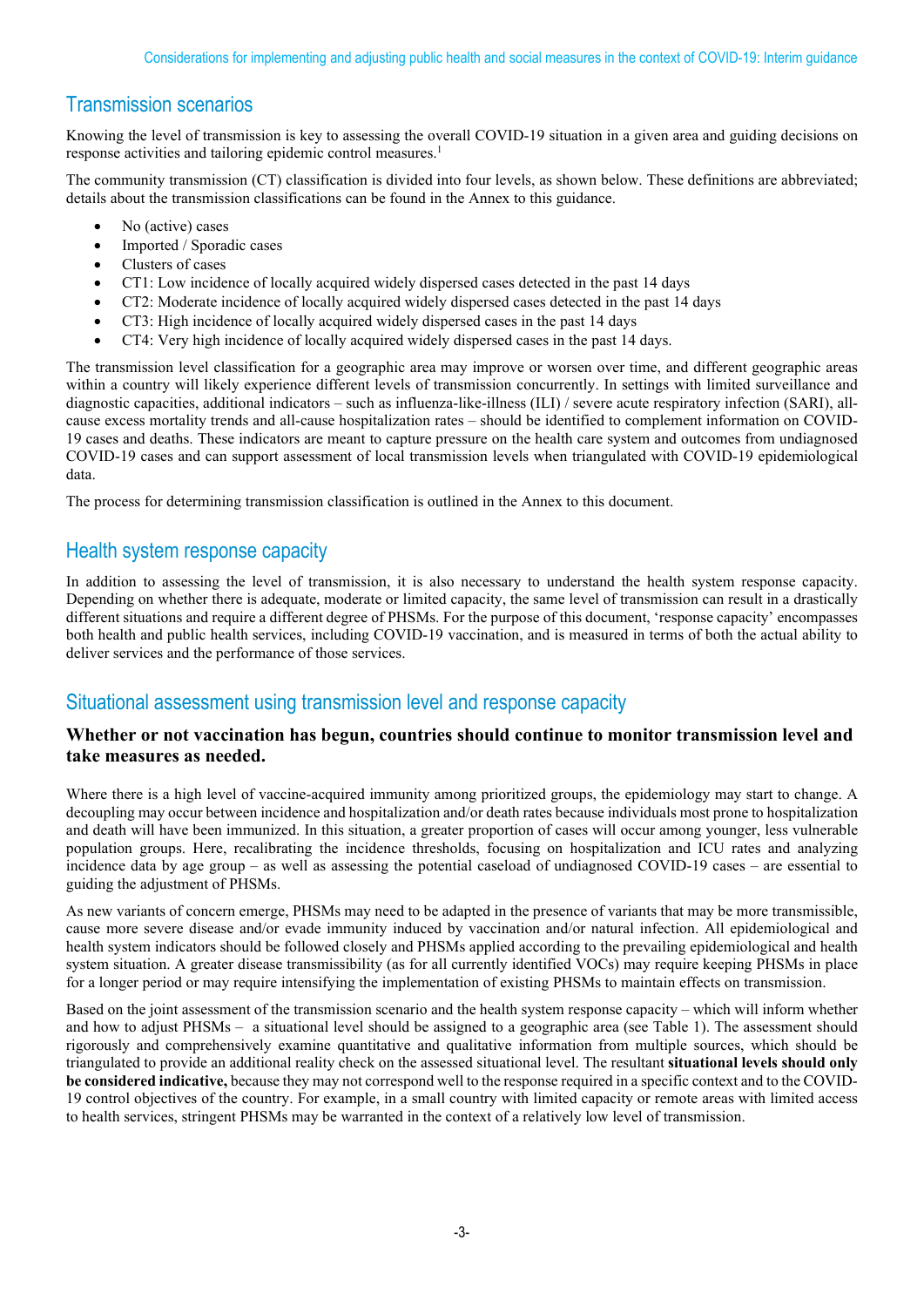|                         | Response capacity* |          |         |  |
|-------------------------|--------------------|----------|---------|--|
| Transmission level*     | Adequate           | Moderate | Limited |  |
| No cases                | $\theta$           | $\theta$ |         |  |
| Imported/Sporadic cases | $\theta$           |          |         |  |
| Clusters of cases       |                    |          |         |  |
| Community - CT1         |                    |          |         |  |
| Community - CT2         |                    |          |         |  |
| Community - CT3         |                    |          |         |  |
| Community - CT4         |                    |          |         |  |

**Table 1: Situational level assessment matrix using transmission level and response capacity indicators to guide adjustment of PHSMs**

\*Please refer to the Annex for transmission level definitions.

- **Situational Level 0** corresponds to a situation with no known transmission of SARS-CoV-2 in the preceding 28 days. The health system and public health authorities are ready to respond, but there are no significant domestic measures in place and thus no significant restrictions on daily activities.
- **Situational Level 1** is a situation where basic measures are in place to prevent transmission; or if cases are already present, the epidemic is being controlled through effective measures around the cases, with limited and transient localized disruption of social and economic life.
- **Situational Level 2** represents a situation with low community incidence or risk of community transmission beyond clusters. Additional measures may be required to control transmission; however, disruptions to social and economic activities can still be limited. In the context of vaccination, Situational Level 2 may also include areas with moderate levels of community transmission, but limited health service impact given adequate vaccination coverage in at-risk and older age groups.
- **Situational Level 3** is a situation of community transmission with limited additional capacity to respond and a risk of health services becoming overwhelmed. A larger combination of measures may need to be put in place to limit transmission, manage cases, and ensure epidemic control.
- **Situational Level 4** corresponds to an uncontrolled epidemic with limited or no additional health system response capacity available, thus requiring extensive measures to avoid overwhelming of health services and substantial excess morbidity and mortality.

# Adjusting public health and social measures

## **Key principles**

Decisions on which measures to implement, lift or strengthen, and the order in which these measures should be implemented, should be based on the following guiding principles:

- Measures with the highest level of acceptability and feasibility and proven effectiveness and which minimize the negative consequences on health and wellbeing of all members of society and the economy and – should be adopted, using *the* COVID-19 Global Risk Communication and Community Engagement Strategy – interim guidance.21 Acceptability and feasibility should be determined through participatory approaches and shift away from directives and one‑way communications. Engaging with the community for this assessment will help to maximize the likelihood of adherence. Effectiveness and potential negative effects of PHSMs should be evaluated through an evidence-based assessment (e.g. literature review, WHO guidance, etc.) and active monitoring of the impact of implemented PHSMs.
- Additional measures should be considered as soon as the situational level rises. Delays in implementation of measures will lead to increased morbidity and mortality and the need for more stringent measures to regain control. In particular, efforts should be made to prevent an intensification in transmission from 'clusters' to 'community transmission.
- When feasible, measures should be adjusted (implemented or lifted) in a controlled, stepwise manner to allow better understanding of the effects of each measure on transmission dynamics.
- Any decision to apply PHSMs must be weighed against the wider impact of the measures on health and well-being (lives lost in the short and long term compared to lives saved by applying PHSMs).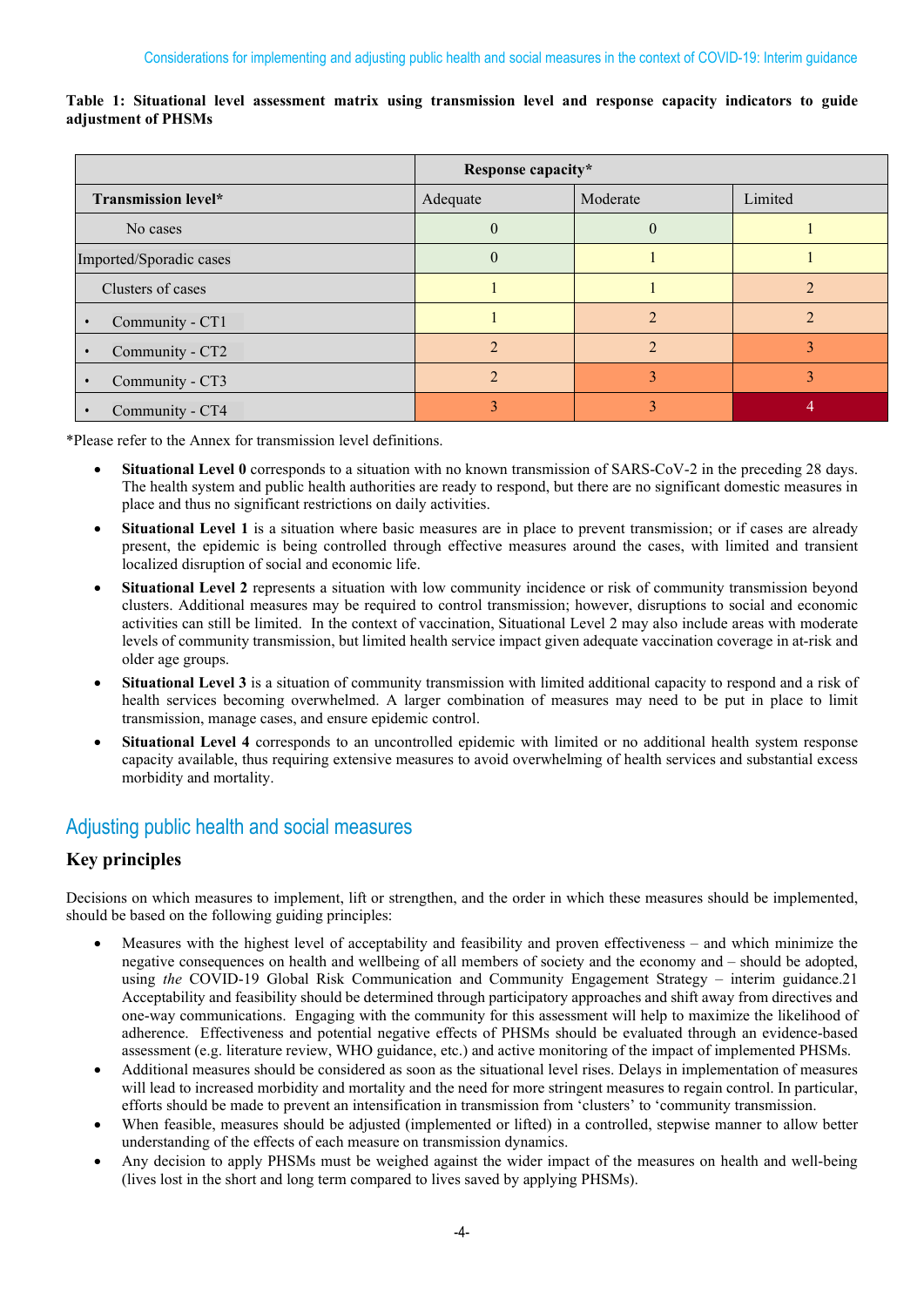- Public health surveillance data and findings from case and cluster investigations may provide important information on conditions associated with transmission or severity. This is particularly important in the context of circulating VOCs, and potential new variants, since the lifting of PHSMs may provide a better understanding of the transmission and severity characteristics of these variants. Such information may help targeting application or intensification of certain PHSMs without imposing the measures universally on all settings (e.g. settings without these variants).
- Any available information on the level of immunity in the general population either natural or vaccine-induced must be taken into consideration when assessing the likely impact on SARS-CoV-2 transmission of lifting PHSMs.
- Protection of vulnerable populations,12 including those clinically at risk for severe disease should be central in the decision to implement, maintain or lift a measure. Vulnerable populations include people aged ≥60 years and/or with comorbidities that increase risk of serious COVID-19 disease; disadvantaged groups such as marginalized populations, vulnerable migrants and refugees; and those in high density/low resource settings and lower income groups. Vulnerable communities and disadvantaged individuals may face immediate challenges in meeting their basic life needs – such as income, shelter and food – when PHSMs are implemented and if implemented without adequate support.22 It is crucial that those essential needs be taken into account when designing different packages of PHSMs and addressed before these packages are implemented to avoid or minimize harm and improve effectiveness. It is critical to safeguard vulnerable and disadvantaged populations by implementing specific measures to support them, mobilizing resources and engaging all relevant sectors and communities to learn about their concerns and receive feedback. This includes ensuring access to health services (using community-based service delivery), which is especially challenging when transportation, clinics/hospitals and other government services are closed or have long waits. Other essential services include supplementary income or food provision; safe places for survivors of and/or those at risk of violence, including gender-based violence; and improvement of infrastructure and safety of public transport (which is used most by workers in vulnerable populations and essential workers) to make it compatible with PHSMs.
- The potential impact of lifting PHSMs on the health and public health systems capacities to rapidly respond to any new increase in cases should be considered. For example:
	- Adequate health system capacities should be in place to detect, test and manage new cases and their contacts.
		- The risk of outbreaks and/or severe disease in settings with vulnerable individuals should be minimized. This requires identifying all major drivers of SARS-CoV-2 transmission (e.g. various types of closed settings such as health care facilities and care homes) in the local context and understanding the vaccination coverage of priority populations in that context, with appropriate measures in place to maximize physical distancing and minimize the risk of outbreaks.
		- Key drivers of transmission in the area under assessment must be well understood using local surveillance data, and measures should be rapidly re-implemented should incidence increase. A particular focus should be on prevention and early detection of potential superspreading events.
- Basic risk mitigation measures aimed at reducing travel-associated exportation, importation and onward transmission of SARS-CoV-2 should always be maintained. For details, please refer to *Considerations for implementing a risk-based approach to international travel in the context of COVID-19*. 15,16
	- In all cases, international travel should be prioritized for emergencies and humanitarian actions (such as emergency medical flights and medical evacuations); travel of essential personnel (such as emergency responders, providers of public health technical support, and critical personnel in the transport and security sectors such as seafarers); repatriations; and cargo transport for essential supplies such as food, medicines, and fuel.
	- Specific considerations are outlined in this document for the implementation of an individualized approach to quarantine and testing for international travellers with natural or vaccine-acquired immunity.

#### **Community engagement and risk communication strategy**

When PHSMs are adjusted, communities should be fully and regularly informed, engaged and enabled before changes are made, to allow them to take ownership of the selected PHSM.<sup>23</sup> It is critical to build and foster trust, especially in contexts where there is little or no involvement of the local population in decision-making. Clear, concise and transparent risk [communication,](https://www.who.int/emergencies/diseases/novel-coronavirus-2019/technical-guidance/risk-communication-and-community-engagement) including an evidence-based rationale for adjusting measures, should be developed with communities targeted for PHSM.

In particular:

- Communities should be given recognized roles to provide input and take ownership of when and how PHSMs will be implemented or lifted.
- Communities will be critical to implementing population-wide PHSMs and contributing to the mitigation of the social and economic impact of certain measures (e.g. disrupting availability of food and other needed supplies).
- Civil society organizations, faith-based organizations (FBOs) and volunteers play a critical role in fortifying community services (e.g. provision of food, medicines, mental health and other support services, tests and vaccinations) for those in need (e.g. people who are isolated or quarantined).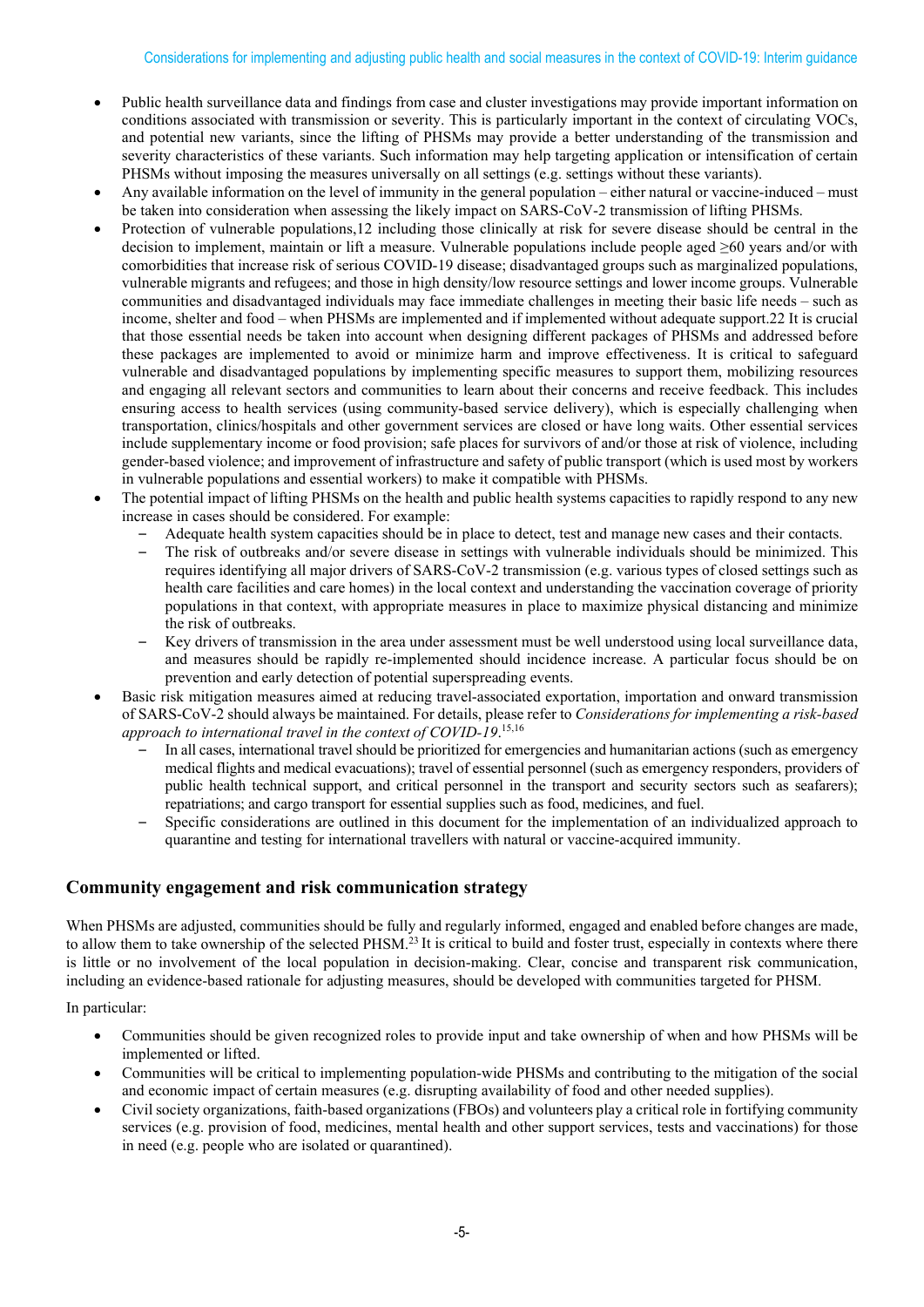- Feedback mechanisms should be established to ensure that any societal impact of changes to PHSMs is quickly identified and reported for action. Communities should lead solutions to ensure adoption of measures that best meet local needs (for example by considering local cultural practices), which can increase the likelihood of adherence.
- Local community-level networks should be leveraged for sustained efforts by building capacity through training of local leaders.
- The infodemic<sup>24</sup> that has emerged from COVID-19 information overload and misinformation should be managed at all stages of the response by providing the right information at the right time to the right people through trusted channels (e.g. community and faith leaders, family doctors and other influential members of society). There should be a monitoring system in place to capture emerging trends (e.g. vaccine confidence and hesitancy, adherence to PHSM) to enable delivery of a targeted communication package.
- A communication and community engagement strategy should be developed before any changes to PHSMs are implemented or adjusted. 3 The strategy should be developed in consultation with relevant stakeholders from government, civil society, FBOs and community groups. Plans should include, at a minimum, behavioural objectives, target audiences, priority channels and a mix of strategies and activities to inform and engage the community.
- The key messages of such plans should cover information important to the community, such as the extent and estimated duration of the measures in place.
- Governments should regularly communicate epidemiological data to the public to further foster trust and increase acceptance and sustained adherence to PHSMs.

#### **Adjustment of PHSMs based on situational assessment**

Table 2 provides more detail on the types of domestic measures that may be implemented for each situational level. The measures at each level are only indicative, because some measures may be more or less feasible or appropriate in specific contexts and locations. Note that overall recommendations on international travel can be found in the interim guidance *Considerations for implementing a risk-based approach to international travel in the context of COVID-19*. 15,16

Measures should be time-bound and regularly re-assessed, at least every two weeks, along with the situational level. The adherence to PHSMs should also be monitored, using sources such as mobility data, and this should be used to further inform future adjustment of PHSMs and the risk communications and community engagement strategy.

At all Situational Levels, individuals should apply personal protective measures such as hand hygiene, physical distancing, respiratory etiquette, staying home if unwell and wearing a mask where appropriate, and environmental measures (e.g. cleaning, disinfection, ventilation). Clear information should be provided to the public about what to do if unwell and whom to contact for advice, testing and/or treatment.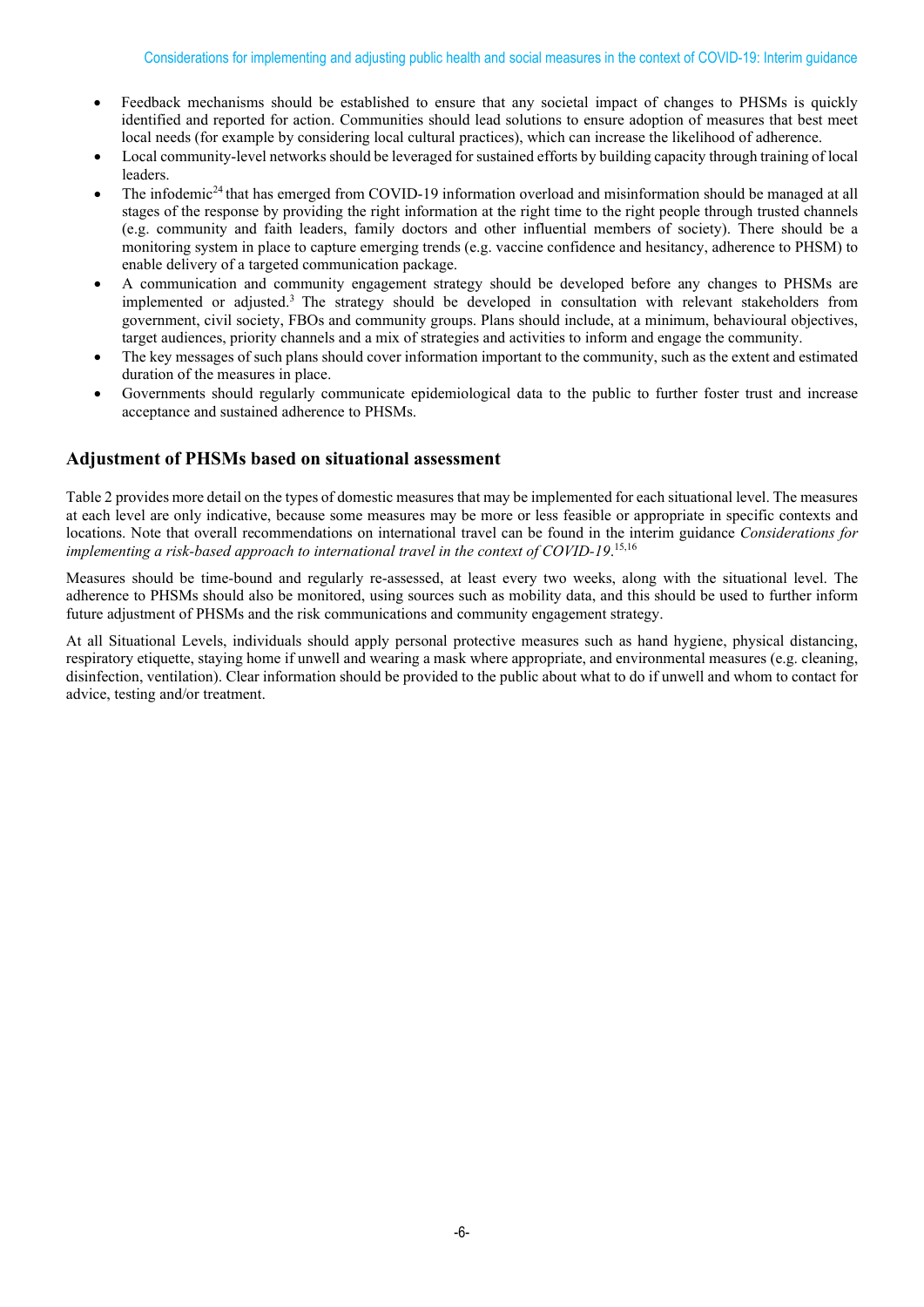| <b>Situational level</b>                                                                                                                                                                                                                                                                                                         | Considerations for implementation of PHSMs by situational level*                                                                                                                                                                                                                                                                                                                                                                                                                                                                                                                                                                                                                                                                                                                                                                                                                                                                                                                                                                                                                                                                                                                                                                                                                                                                                                                                                                                                                                                                                                                                                                                                                                                                                                                                                                          |
|----------------------------------------------------------------------------------------------------------------------------------------------------------------------------------------------------------------------------------------------------------------------------------------------------------------------------------|-------------------------------------------------------------------------------------------------------------------------------------------------------------------------------------------------------------------------------------------------------------------------------------------------------------------------------------------------------------------------------------------------------------------------------------------------------------------------------------------------------------------------------------------------------------------------------------------------------------------------------------------------------------------------------------------------------------------------------------------------------------------------------------------------------------------------------------------------------------------------------------------------------------------------------------------------------------------------------------------------------------------------------------------------------------------------------------------------------------------------------------------------------------------------------------------------------------------------------------------------------------------------------------------------------------------------------------------------------------------------------------------------------------------------------------------------------------------------------------------------------------------------------------------------------------------------------------------------------------------------------------------------------------------------------------------------------------------------------------------------------------------------------------------------------------------------------------------|
| <b>Situational level 0:</b><br>No known transmission<br>of SARS-CoV-2 in the                                                                                                                                                                                                                                                     | Surveillance should ensure that any new case can be detected and managed as early as possible, but<br>there should be no restrictions on daily activities.<br>Authorities may consider implementing the following measures:                                                                                                                                                                                                                                                                                                                                                                                                                                                                                                                                                                                                                                                                                                                                                                                                                                                                                                                                                                                                                                                                                                                                                                                                                                                                                                                                                                                                                                                                                                                                                                                                               |
| preceding 28 days. The<br>health system and public<br>health authorities are<br>ready to respond, but<br>there are no significant<br>restrictions on daily<br>activities.                                                                                                                                                        | Continue strengthening emergency preparedness, readiness and response actions, <sup>1</sup> ensuring<br>$\bullet$<br>adequate stockpiles of medicines and medical equipment and that sufficient staff have been<br>recruited and trained to handle anticipated surges in cases.<br>Implement or maintain robust surveillance <sup>25</sup> to rapidly detect and investigate suspected SARS-<br>$\bullet$<br>$CoV-2$ cases and clusters <sup>26</sup> and ensure public health measures such as isolation and supported<br>quarantine <sup>27</sup> are undertaken to reduce onward spread if cases are confirmed and contacts are<br>identified, respectively.<br>Apply a risk-based approach based on the three steps of risk evaluation, risk mitigation and risk<br>$\bullet$<br>communication to inform the decision to restrict, modify, postpone, cancel or proceed with<br>holding any mass gatherings, including medium and small events. For public gatherings, the risk<br>assessment should be undertaken by local and national public health authorities and event<br>organizers with input from all relevant stakeholders (emergency management, transport, safety<br>and security, etc.). <sup>28,29</sup>                                                                                                                                                                                                                                                                                                                                                                                                                                                                                                                                                                                                                 |
| <b>Situational level 1:</b><br>Basic measures are in<br>place to prevent<br>transmission; or if cases<br>are already present, the<br>epidemic is being<br>controlled through<br>effective measures<br>around the cases, with<br>limited and transient<br>localized disruption to<br>social and economic life.                    | Specific measures should be taken around cases and/or clusters, and individual measures should be<br>strengthened, with limited impact on social and economic activities.<br>In addition to measures on emergency preparedness, readiness and response actions <sup>1</sup> and surveillance,<br>personal protective measures and risk communications, authorities may consider implementing the<br>following measures:<br>Emphasis should be placed on case and cluster detection, investigation, and tracing of contacts.<br>$\bullet$<br>Promote avoidance of the '3 Cs' – Closed spaces, crowded places and close-contact settings.<br>$\bullet$<br>Apply a risk-based approach based on the three steps of risk evaluation, risk mitigation and risk<br>$\bullet$<br>communication to inform the decision to restrict, modify, postpone, cancel or proceed with<br>holding any mass gatherings, including medium and small events. For public gatherings the risk<br>assessment should be undertaken by local and national public health authorities and event<br>organizers with input from all relevant stakeholders (emergency management, transport, safety<br>and security, etc.). <sup>28,29</sup> Daily activities and services, such as educational settings <sup>30</sup> , businesses <sup>31</sup><br>and leisure/tourism can remain open with precautionary measures in place to limit the risk of<br>spread.<br>Put in place measures to protect the most vulnerable, particularly ensuring that there are<br>appropriate measures in place in long-term care <sup>32</sup> and other residential facilities.                                                                                                                                                                                                           |
| <b>Situational level 2:</b><br>Low community<br>incidence or a risk of<br>community transmission<br>beyond clusters.<br><b>Additional measures</b><br>with respect to<br>Situational level 1 may<br>be required to control<br>transmission; however,<br>disruptions to social and<br>economic activities can<br>still be limited | Measures should be applied to limit the number of physical encounters with others outside of the<br>household, while ensuring services can remain open with precautionary measures in place. A wider<br>range of PHSMs may be required to control transmission.<br>In addition to measures on emergency preparedness and response and surveillance, personal protective<br>measures and risk communications, authorities may consider implementing the following measures:<br>Education settings remain open with precautionary measures in place.<br>$\bullet$<br>Businesses remain open, with precautionary measures in place, with teleworking encouraged as<br>$\bullet$<br>much as possible.<br>Improve local transport infrastructure to comply with PHSMs (improve availability, frequency,<br>$\bullet$<br>extension of schedules, etc.).<br>Apply a risk-based approach based on the three steps of risk evaluation, risk mitigation and risk<br>$\bullet$<br>communication to inform the decision to restrict, modify, postpone, cancel or proceed with<br>holding any mass gatherings, including medium and small events. For public gatherings the risk<br>assessment should be undertaken by local and national public health authorities and event<br>organizers with input from all relevant stakeholders (emergency management, transport, safety<br>and security, etc.) $28,29$ .<br>If required, place further emphasis on protecting the most clinically vulnerable, through strict<br>$\bullet$<br>application of infection prevention and control measures, heightened surveillance and managing<br>visits in long-term care and other residential facilities.<br>If contact tracing is overwhelmed, consider prioritization of contact tracing (see Contact tracing<br>$\bullet$<br>in the context of COVID-19.33). |

# **Table 2: Guidance on the implementation of domestic PHSMs for each Situational Level**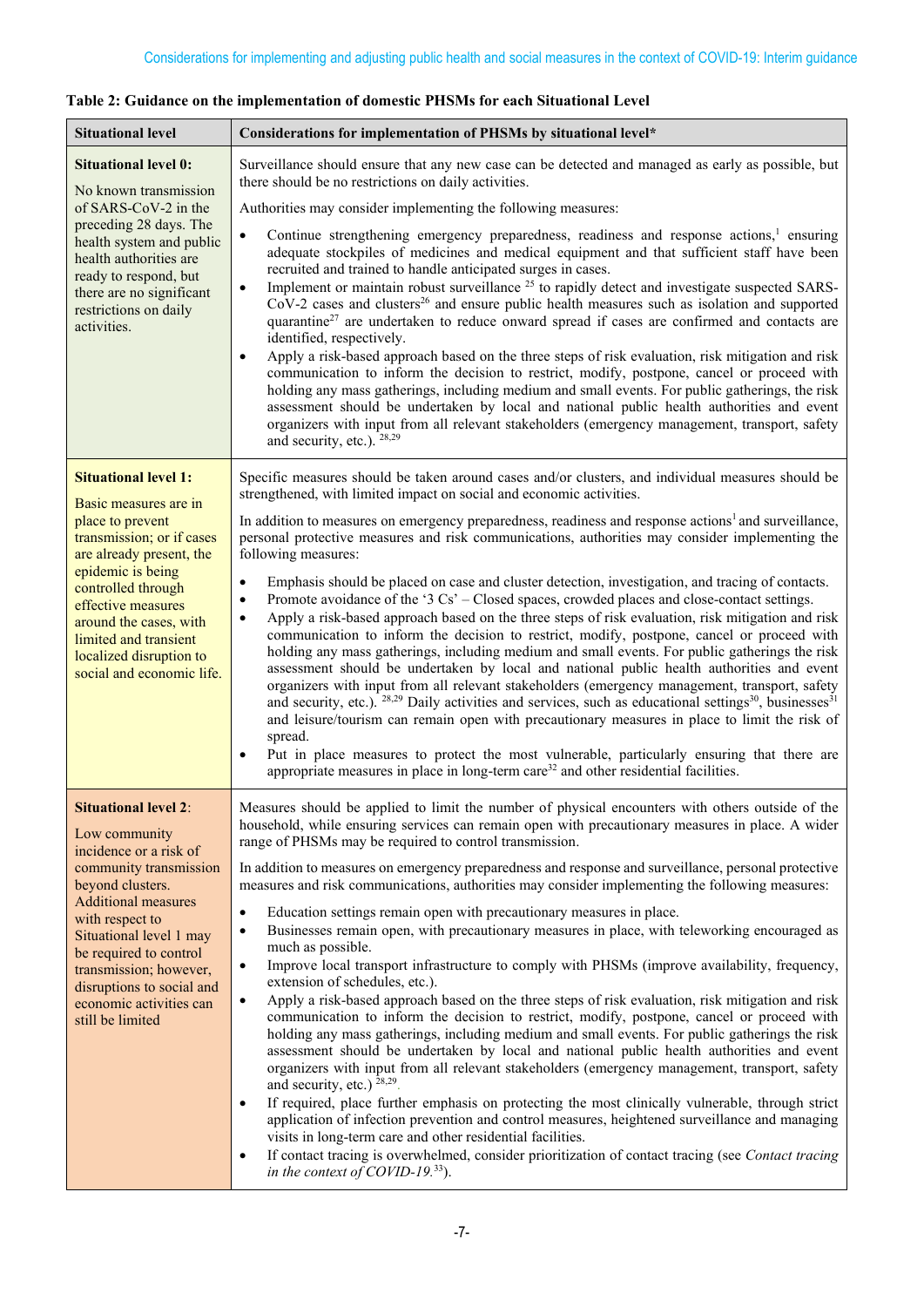| <b>Situational level</b>                                                                                                                                                                                                                                                                  | Considerations for implementation of PHSMs by situational level*                                                                                                                                                                                                                                                                                                                                                                                                                                                                                                                                                                                                                                                                                                                                                                                                                                                                                                                                                                                                                                                                                                                                                                                                                                                                                                                                                                                                                                                                                                                                                                                                                                                                                                                                                                                                                                                                                                                                                                                                                                                                                                                                                                                                                                                                                       |
|-------------------------------------------------------------------------------------------------------------------------------------------------------------------------------------------------------------------------------------------------------------------------------------------|--------------------------------------------------------------------------------------------------------------------------------------------------------------------------------------------------------------------------------------------------------------------------------------------------------------------------------------------------------------------------------------------------------------------------------------------------------------------------------------------------------------------------------------------------------------------------------------------------------------------------------------------------------------------------------------------------------------------------------------------------------------------------------------------------------------------------------------------------------------------------------------------------------------------------------------------------------------------------------------------------------------------------------------------------------------------------------------------------------------------------------------------------------------------------------------------------------------------------------------------------------------------------------------------------------------------------------------------------------------------------------------------------------------------------------------------------------------------------------------------------------------------------------------------------------------------------------------------------------------------------------------------------------------------------------------------------------------------------------------------------------------------------------------------------------------------------------------------------------------------------------------------------------------------------------------------------------------------------------------------------------------------------------------------------------------------------------------------------------------------------------------------------------------------------------------------------------------------------------------------------------------------------------------------------------------------------------------------------------|
| <b>Situational level 3:</b><br>Community<br>transmission with<br>limited additional                                                                                                                                                                                                       | Strengthening of all PHSMs is needed to avoid more stringent restrictions on movement and other<br>related measures applied under level 4. All individuals should reduce their social contacts, and some<br>activities may need to close while allowing for essential services, particularly schools, to remain open.<br>In settings with high dependence on daily wages and informal economy, mitigation of the potential<br>socio-economic costs of strengthening PHSMs needs to be planned properly in advance.                                                                                                                                                                                                                                                                                                                                                                                                                                                                                                                                                                                                                                                                                                                                                                                                                                                                                                                                                                                                                                                                                                                                                                                                                                                                                                                                                                                                                                                                                                                                                                                                                                                                                                                                                                                                                                     |
| capacity to respond and<br>a risk of health services<br>becoming overwhelmed.<br>A larger combination of<br>control measures may<br>need to be put in place<br>to limit transmission,<br>manage cases, and<br>ensure epidemic control.                                                    | In addition to measures on emergency preparedness and response and surveillance, personal protective<br>measures and risk communications, authorities may consider implementing the following measures:<br>Adapt the functioning of businesses to minimize COVID-19 risk, including through remote<br>$\bullet$<br>working, modified service provision, or closure where necessary.<br>Improve local transport infrastructure to comply with PHSMs (improve availability, frequency,<br>٠<br>extension of schedules, etc.).<br>Consider limiting in-person university teaching, and institute e-learning.<br>٠<br>Childcare services and primary and secondary schools should remain open with adequate safety<br>$\bullet$<br>and surveillance measures in place as long as the local context allows. Continuity of education for<br>children for their overall well-being, health and safety should be at the forefront of all relevant<br>considerations and decisions.<br>Due to risk of further transmission in an already high transmission level with limited healthcare<br>resources, all PHSMs may be best applied without relaxing any measures according to individuals'<br>immune status. See section below on "individualized public health measures".<br>Apply a risk-based approach based on the three steps of risk evaluation, risk mitigation and risk<br>communication to inform the decision to restrict, modify, postpone, cancel or proceed with holding<br>any mass gatherings, including medium and small events. For public gatherings the risk assessment<br>should be undertaken by local and national public health authorities and event organizers with input<br>from stakeholders (emergency management, transport, safety and security, etc.) <sup>28,29</sup> .<br>Quantify the needs in advance and provide the necessary socio-economic support for low-income<br>individuals and households and those at risk of falling into poverty, ensuring no-one is left behind.<br>Socioeconomic recovery for these vulnerable groups and the general population should also be<br>prepared for in advance and resources secured to the extent possible.                                                                                                                                                                    |
| <b>Situational level 4:</b><br>An uncontrolled<br>epidemic with limited or<br>no additional health<br>system response<br>capacity available, thus<br>requiring extensive<br>measures to avoid<br>overwhelming of health<br>services and substantial<br>excess morbidity and<br>mortality. | Reducing transmission in the community will be challenging, and stringent movement restrictions and<br>related measures will need to be put in place to significantly reduce the number of in-person<br>encounters. Such measures should be geographically limited to where they are needed and be time-<br>bound and aimed to be as short as reasonably possible.<br>In addition to measures on emergency preparedness and response and surveillance, personal protective<br>measures and risk communications, authorities may consider implementing the following measures:<br>• All individuals, including fully vaccinated, partially vaccinated and recovered individuals, should<br>stay at home and limit physical contact with people outside the household.<br>Essential workers will need to continue activities, with maximum support and safety measures in<br>$\bullet$<br>place. Improve local transport infrastructure to comply with PHSMs (improve availability,<br>frequency, extension of schedules, add private transport to public transport infrastructure, etc.).<br>Close non-essential businesses, and institute remote working.<br>٠<br>Consider all options for continuity of in-person learning. If not possible, limit in-person contact.<br>٠<br>Options may include in-person or blended learning strategies that strictly limit the number of<br>people physically on site (exceptions would include children of essential workers and their<br>teachers) and remote learning. The closure of educational facilities should only be considered when<br>there are no other alternatives.<br>All long-term care and other residential facilities should consider strict measures to limit the risk<br>٠<br>of infection, up to and including temporary suspension of in-person visits.<br>Cancel or postpone any mass gatherings.<br>Quantify needs (in advance) and provide necessary socio-economic support for low-income<br>individuals and households and those at risk of falling into poverty, ensuring no-one is left behind.<br>Carefully monitor the impact of strict PHSMs on the livelihoods and well-being of these vulnerable<br>groups. Socio-economic recovery for these vulnerable groups and the general population should<br>also be planned in advance and resources secured to the extent possible. |

\*The specific measures implemented at each level will need to be carefully considered based on the guiding principles outlined above. The measures at each level are only indicative, since some measures may be more or less feasible or appropriate in specific contexts and locations

\*\*\*\*\*\*\*\*\*\*\*\*\*\*\*\*\*\*\*\*\*\*\*\*\*\*\*\*\*\*\*\*\*\*\*\*\*\*\*\*\*\*\*\*\*\*\*\*\*\*\*\*\*\*\*\*\*\*\*\*\*\*\*\*\*\*\*\*\*\*\*\*\*\*\*\*\*\*\*\*\*\*\*\*\*\*\*\*\*\*\*\*\*\*\*\*\*\*\*\*\*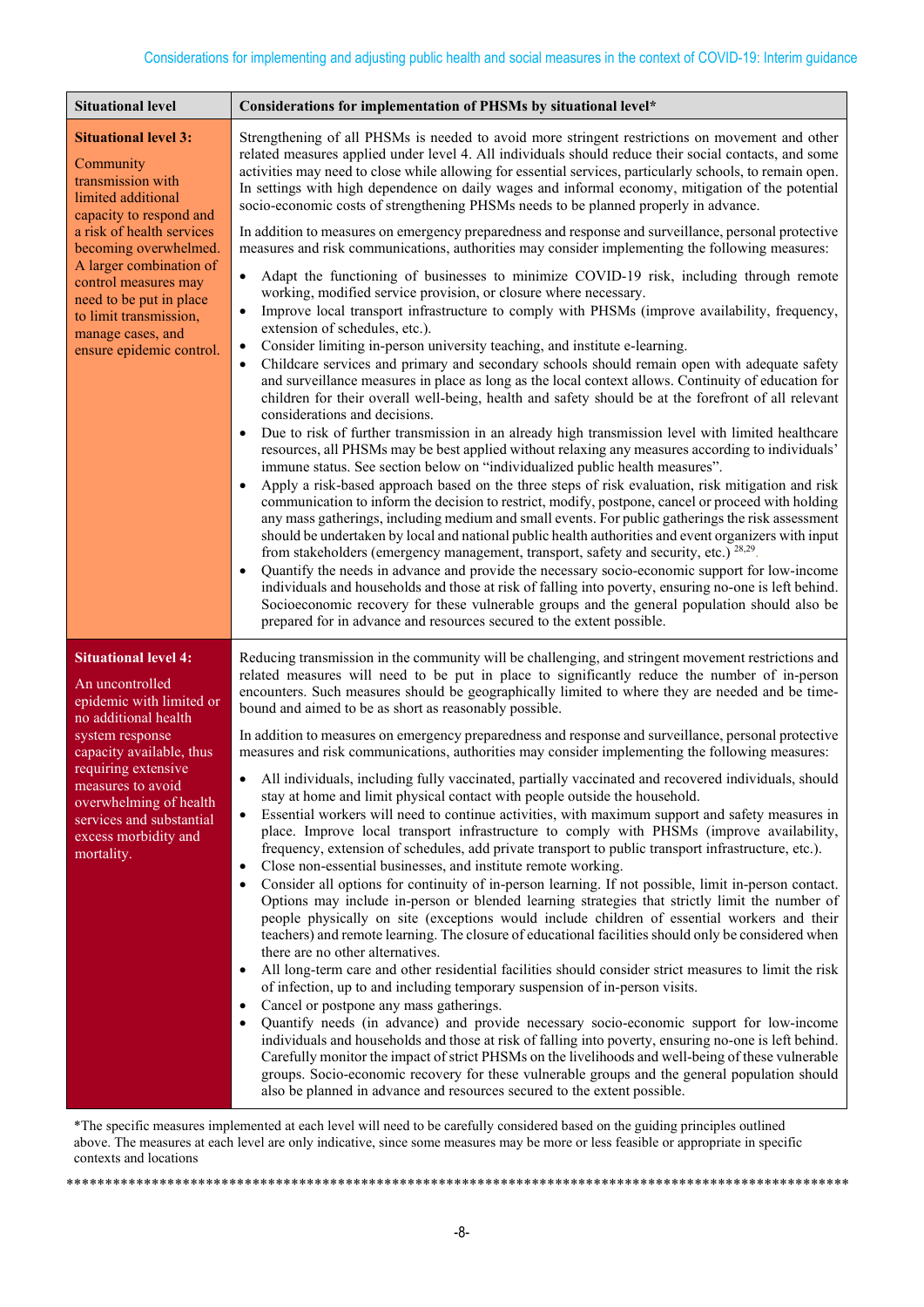# Considerations for the implementation of individualized public health measures

In settings where robust PHSMs are otherwise in place to control the spread of SARS-CoV-2, allowing the relaxation of some measures for some individuals may contribute to limiting the economic and social hardship of control measures. The differential "personal protective measures" for immune (fully vaccinated or recovered from infection) versus non-immune individuals will be referred to as **individualized public health measures**.

Applying **individualized public health measure** recommendations based on someone's immunity status must be carefully considered in the light of a number of aspects, including: the level of transmission of SARS-CoV-2; the evidence around the impact of various COVID-19 vaccines in preventing transmission; effectiveness against disease and duration of vaccine-induced immunity; the level and duration of protection conferred by natural immunity; the COVID-19 response strategy and risk tolerance of the implementing country; the potential circulation of immune-escape VOCs; and important ethical considerations, particularly given current limited availability of vaccines worldwide and existing inequities in vaccine availability across and within countries and population groups.

#### **Ethical considerations**

Details on the ethical considerations related to individualized public health measures in the context of COVID-19 are provided in other WHO publications. 17,34 Key considerations can be found below:

- **Proportionate and inclusive approach:** Before implementing individualized public health measures, governments or other competent authorities should, as much as possible, reduce barriers to vaccination; consider measures that least infringe of the rights and liberties of non-vaccinated individuals; and consider options for non-vaccinated individuals such as the results of reliable negative COVID-19 tests and making tests accessible to all (e.g. free testing once a week) or issuing immunity certificates for recovered individuals. This may help ensure that measures for non-vaccinated individuals are proportionate and as socially inclusive (defined here as removing or reducing barriers that prevent people from participating in civil, social and economic life) as possible.
- **Exemptions:** A system of recording and verifying exemptions from COVID-19 vaccination based on medical reasons, or other reasons provided for in law or relevant regulations, should be established if vaccination certificates are introduced to impose individualized public health measures on vaccinated and non-vaccinated individuals. Careful attention should be paid to ensuring that the collection, storage and use of such data are limited to scientifically and ethically justified purposes compatible with sustained public trust and confidence.

#### **Technical considerations for individualized public health measures**

Although vaccinated individuals or individuals with documented past infection may still be able to be (re-)infected and transmit the infection, growing evidence (see Table 3) suggests that the risk of infectiousness is substantially lowered. On this basis, countries may decide to relax quarantine requirements for individuals with evidence of immunity, since the burden of quarantine may outweigh the risk of transmission. However, if circulation of variant(s) able to evade established immunity becomes evident, such relaxation may not be advisable, because variants could still be transmitted efficiently.

The lower risk of infection following full COVID-19 vaccination likely varies by COVID-19 vaccine; given the paucity of data for all available COVID-19 vaccines, WHO recommends countries adopt a risk-based approach. This should also consider the local epidemiological context, and the context of the exposure (risk assessment of exposure), as some settings like health-care facilities may pose a higher risk, leading to classification of health-care workers as high-risk contacts.5

Table 3 below summarizes the main technical considerations around individualized public health measures in the context of vaccine-induced and natural immunity. The table was drafted based on evidence available as of 14 June 2021.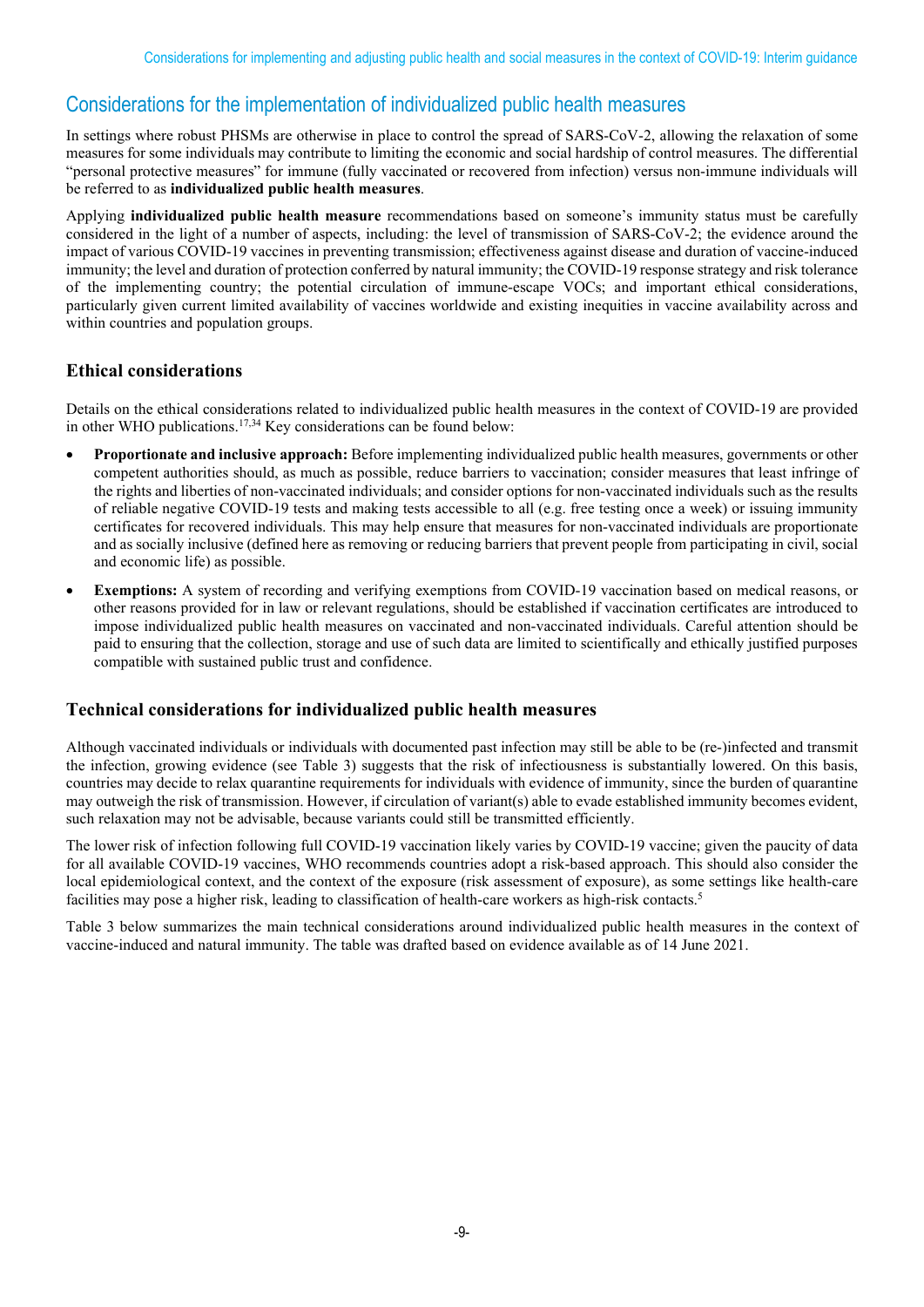#### **Table 3: Review of existing evidence on SARS-CoV-2 past infection, COVID-19 vaccines and variants of concern, and main technical considerations for individualized public health measures in the context of vaccine-induced and natural immunity**

| <b>Element</b>                                                   | <b>Considerations</b>                                                                                                                                                                                                                                                                                                                                                                                                                                                                                                                                                                                                                                                                                                                                                                                                                                                                                                                                                                                                                                                                                                                                                                                                                                                                                                                                                                                                                                                                           |  |  |  |
|------------------------------------------------------------------|-------------------------------------------------------------------------------------------------------------------------------------------------------------------------------------------------------------------------------------------------------------------------------------------------------------------------------------------------------------------------------------------------------------------------------------------------------------------------------------------------------------------------------------------------------------------------------------------------------------------------------------------------------------------------------------------------------------------------------------------------------------------------------------------------------------------------------------------------------------------------------------------------------------------------------------------------------------------------------------------------------------------------------------------------------------------------------------------------------------------------------------------------------------------------------------------------------------------------------------------------------------------------------------------------------------------------------------------------------------------------------------------------------------------------------------------------------------------------------------------------|--|--|--|
| SARS-CoV-2 infection                                             | Natural immunity confers high levels of protection against reinfection, with estimates<br>$\bullet$<br>varying from around 81% to close to 100% protection in people younger than 65 years or<br>among health workers during follow up of at least five to seven months. <sup>6,35-37</sup> Protection<br>against reinfection appears to vary by age group and is lower (approximately 47%) among<br>people aged 65 years and older. <sup>35,38</sup><br>Evidence of immunity to SARS-CoV-2 is most commonly determined by measuring<br>$\bullet$<br>antibodies in sera. Within four weeks following infection, 90-99% of individuals infected<br>with the SARS-CoV-2 virus develop detectable neutralizing antibodies. <sup>14,39,40</sup><br>While correlates of protection are yet to be fully established, currently the presence of<br>$\bullet$<br>neutralizing antibodies is the best indication for protection against re-infection. How long<br>protection lasts remains unclear and may differ depending on disease severity. Protection<br>after infection with common cold coronaviruses, which often cause mild disease, is highly<br>transient; and for SARS-CoV-2, there is evidence that immunological memory is 6-8<br>months. <sup>41,42</sup><br>While protection is high, natural immunity does not provide 100% sterilizing immunity.<br>٠<br>Individuals who have natural immunity are still have a potential risk of reinfection and may<br>be infectious. <sup>43</sup> |  |  |  |
|                                                                  |                                                                                                                                                                                                                                                                                                                                                                                                                                                                                                                                                                                                                                                                                                                                                                                                                                                                                                                                                                                                                                                                                                                                                                                                                                                                                                                                                                                                                                                                                                 |  |  |  |
| COVID-19 vaccination                                             | Different vaccine products may differ in their effectiveness, including against VOCs. The<br>$\bullet$<br>risk of onward transmission and duration of protection also may vary. Waning immunity<br>and vaccine effectiveness over time will need to be documented as vaccination rollout<br>progresses.<br>At the time of publication, in human clinical trials, all WHO Emergency Use Listed (EUL)<br>$\bullet$<br>vaccines have demonstrated efficacy (63% to 95%) against symptomatic, laboratory-<br>confirmed COVID-19.20,44-46<br>In human clinical trials, all vaccines that currently have WHO EUL (as of the time of<br>$\bullet$<br>publication) have demonstrated high efficacy (over 89%) against severe COVID-19,<br>indicating that the chance of developing severe disease in a fully vaccinated person is very<br>low for younger and middle-aged adults and very low to moderate for older adults or other                                                                                                                                                                                                                                                                                                                                                                                                                                                                                                                                                                     |  |  |  |
|                                                                  | persons with underlying risk factors. <sup>47,48</sup><br>Results from post-introduction observational studies have reported vaccine effectiveness<br>$\bullet$<br>estimates ranging from 64% to over 97%. The duration of protection remains unclear,<br>because vaccine effectiveness has been measured only shortly after the introduction of the<br>vaccines; but a recent eight-month follow up of recipients of one vaccine reported a durable<br>response to the studied vaccine. <sup>49</sup><br>One studied vaccine prevented infection for 70% of individuals at 21 days after a single dose<br>$\bullet$                                                                                                                                                                                                                                                                                                                                                                                                                                                                                                                                                                                                                                                                                                                                                                                                                                                                            |  |  |  |
|                                                                  | and 85% of individuals at 7 days after two doses, providing real-world estimates of vaccine<br>protection against infection. <sup>50</sup><br>There is emerging evidence that vaccination substantially reduces the risk of onward<br>$\bullet$                                                                                                                                                                                                                                                                                                                                                                                                                                                                                                                                                                                                                                                                                                                                                                                                                                                                                                                                                                                                                                                                                                                                                                                                                                                 |  |  |  |
|                                                                  | transmission of SARS-CoV-2 to susceptible contacts. <sup>51,52</sup><br>There is also emerging evidence that use of COVID-19 vaccines at the population level has<br>$\bullet$<br>a positive impact on the disease dynamics in the population. <sup>53,54</sup>                                                                                                                                                                                                                                                                                                                                                                                                                                                                                                                                                                                                                                                                                                                                                                                                                                                                                                                                                                                                                                                                                                                                                                                                                                 |  |  |  |
| Variants of concern (VOCs)<br>(as of the time of<br>publication) | Some SARS-CoV-2 variants, including all currently identified VOCs (i.e. Alpha [B.1.1.7],<br>$\bullet$<br>Beta [B.1.351], Gamma [P.1] and Delta [B.1.671.2], exhibit increased transmissibility as<br>compared to previously/co-circulating variants. <sup>8</sup> This primarily influences transmission<br>levels and the potential need to keep general PHSMs in place for longer or at a higher<br>intensity, rather than specifically influencing considerations for individualized public health<br>measures.<br>Evidence of increased resistance of some SARS-CoV-2 variants (including all four VOCs)<br>$\bullet$                                                                                                                                                                                                                                                                                                                                                                                                                                                                                                                                                                                                                                                                                                                                                                                                                                                                       |  |  |  |
|                                                                  | to natural or vaccine-induced neutralizing antibodies has been reported, raising the concern<br>that reinfection after natural infection or breakthrough infection after vaccination may<br>increase in settings where such VOCs circulate widely. <sup>8,55</sup><br>The convergent evolution of mutations thought to be associated with higher transmissibility<br>$\bullet$<br>or immune escape (e.g. N501Y, E484K) in VOCs highlights the fact that variants will likely<br>continue to emerge under selective pressures such as population immunity. <sup>56</sup>                                                                                                                                                                                                                                                                                                                                                                                                                                                                                                                                                                                                                                                                                                                                                                                                                                                                                                                         |  |  |  |

Note: references cited do not represent an exhaustive list of all relevant references on these topics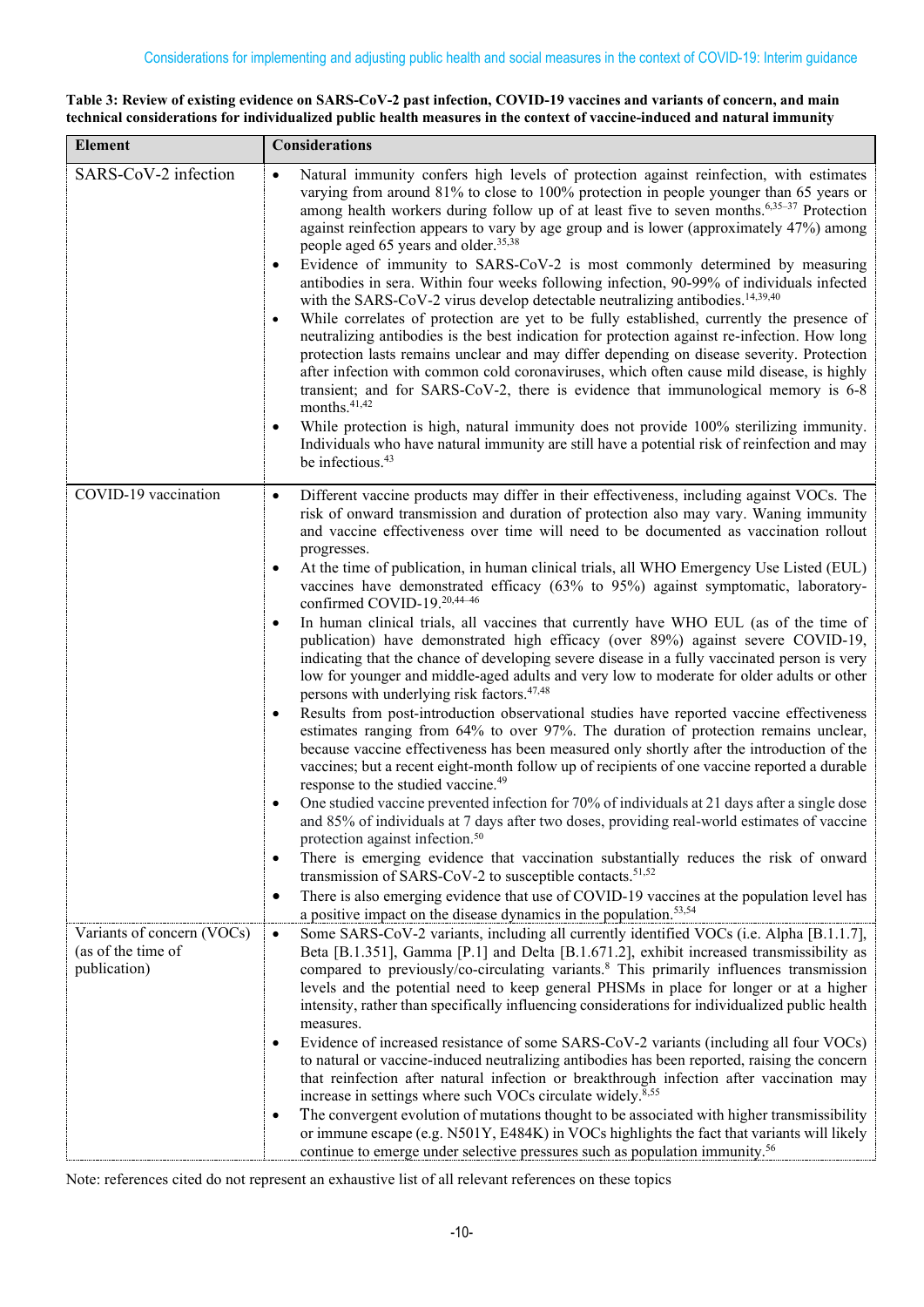#### **Implementation of individualized public health measures based on available evidence (as of 14 June 2021)**

After taking into consideration ethical and technical considerations and transmission levels, countries may consider relaxing some measures for individuals meeting either of the following criteria:

- completion of full vaccination with one of the WHO EUL vaccines or approved by a stringent regulatory authority (and at least two weeks after completion of vaccination)
- SARS-CoV-2 infection confirmed by RT-PCR within the past 6 months and no longer infectious as per WHO's Criteria for releasing COVID-19 patients from isolation.<sup>55</sup>

Depending on the transmission level, below are some options for individualized measures in:

- waiving quarantine following close contact with a confirmed COVID-19 case
- waiving testing and/or quarantine requirements in the context of international travel
- allowing congregating in indoor private settings with other fully vaccinated or recovered individuals without wearing masks and without applying physical distancing.

Decision makers should apply a risk-based approach when considering the use of masks for the general public regardless of vaccination or natural immunity status. In areas of known or suspected community or cluster SARS-CoV-2 transmission: WHO advises that the general public should wear a non-medical mask in indoor (e.g. shops, shared workplaces, schools) or outdoor settings where physical distancing of at least 1 metre cannot be maintained. If indoors, unless ventilation has been be assessed to be adequate, WHO advises that the general public should wear a non-medical mask, regardless of whether physical distancing of at least 1 metre can be maintained.<sup>56</sup> As part of the risk-based approach, local authorities may consider allowing congregation of fully vaccinated or recovered individuals without wearing masks and without applying physical distancing in indoor **private** settings in regions with low SARS-CoV-2 incidence (<20/100000 population). **In community or health care settings, where measures such as mask wearing are recommended, they should continue to apply to everyone.**

Figure 1 provides guidance for a risk-based approach to individualized public health measures, which takes into consideration both risk to individuals and to the population. This figure, which is based on the evidence in Table 3, shows that as the transmission level increases (left column), the risk of infection for individuals and the overall risk of additional infections and onward transmissions increases (arrows in columns 2-5), as does the overall risk of additional cases of severe disease arrows in columns 6-9. The differing gradients of the arrows in columns 2-9 further show that the degree of increased risk varies according to an individuals' age and immunity status.

The resulting options are shown in the column labelled "options for individualized public health measures". At the lowest levels of transmission, individualized measures (waiving quarantine in the context of close contact, waiving quarantine and/or testing in the context of domestic and international travel, freely congregating in private settings with other fully vaccinated or recovered individuals without wearing masks or physical distancing) can be considered for all immune individuals. At the highest transmission levels, measures should be retained for all individuals, irrespective of immune status. At intermediate levels of transmission, there is a disproportionately high risk of transmission and severe disease in recovered individuals ≥60 and/or with underlying risk factors, and authorities may consequently wish to consider retaining measures for this group. Considerations may need to be further tailored to local contexts. For example, in situations with no known domestic circulation, a full quarantine may be required for all travellers, regardless of immunity status, to control the residual risk of importation. Further, in situations where healthcare capacity is extremely limited, measures may need to be retained at relatively lower levels of transmission to avoid overburdening the health care system with any additional cases.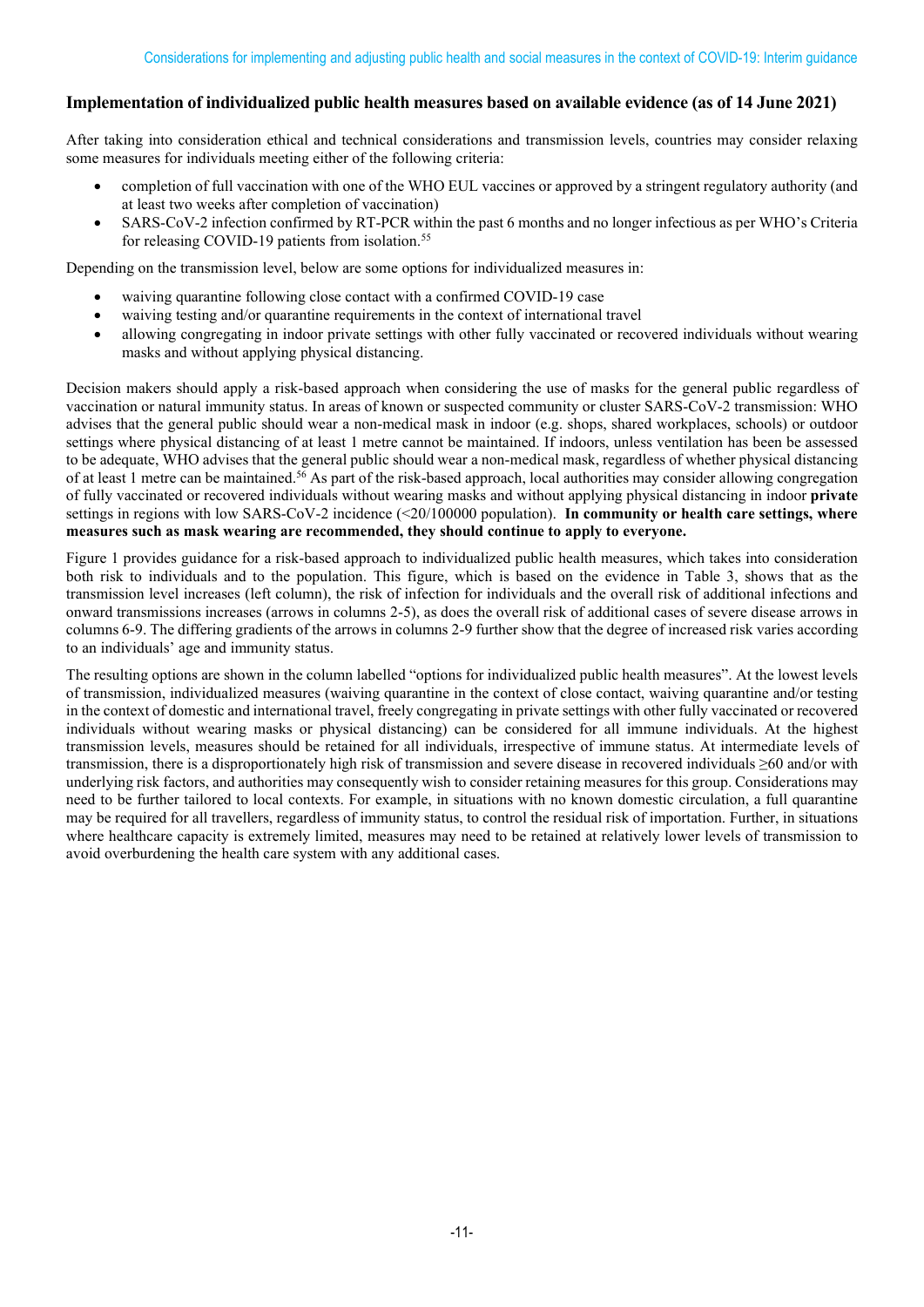



\* Most transmission evidence uses an age category of 65 and older, while most severity evidence references persons 60 years and older; for consistency, the more conservative grouping of 60 years and older is retained in this table.

 $^{\dagger}$  Relaxing of restrictions and preventive measures (waiving quarantine in the context of close contact, waiving quarantine and/or testing in the context of and international travel, freely congregating with other fu vaccinated or recovered without wearing masks or physical distancing in private settings) for all immune individuals

‡ Due to increasing risk of severe disease and of transmission

§ Due to moderate to high risk of further transmission, all individuals should stay at home and limit physical contact with people outside the household.

The risk matrix presented above is informed by the scientific evidence on SARS-CoV-2 past infection, COVID-19 vaccines and SARS-CoV-2 variants of concern available at the time of this writing. *Infection risk* is a product of the *exposure risk* (which is proportionate to the level of transmission of the virus) and the *susceptibility to infection, if exposed*. The *net transmission risk* is the product of the *infection risk* and the *risk (if infected) of transmitting infection* to non-immune individuals. Given the lack of evidence to the contrary, for the purposes of this framework *the risk (if infected) of transmitting infection* by individuals with reinfection / vaccine-breakthrough infection is assumed to be equal to that seen in primary infection; thus, the *net transmission risk* is assumed to be proportionate to the *infection risk*. *Net risk of severe disease* is the product of the *infection risk* and the *risk (if infected) of severe disease*.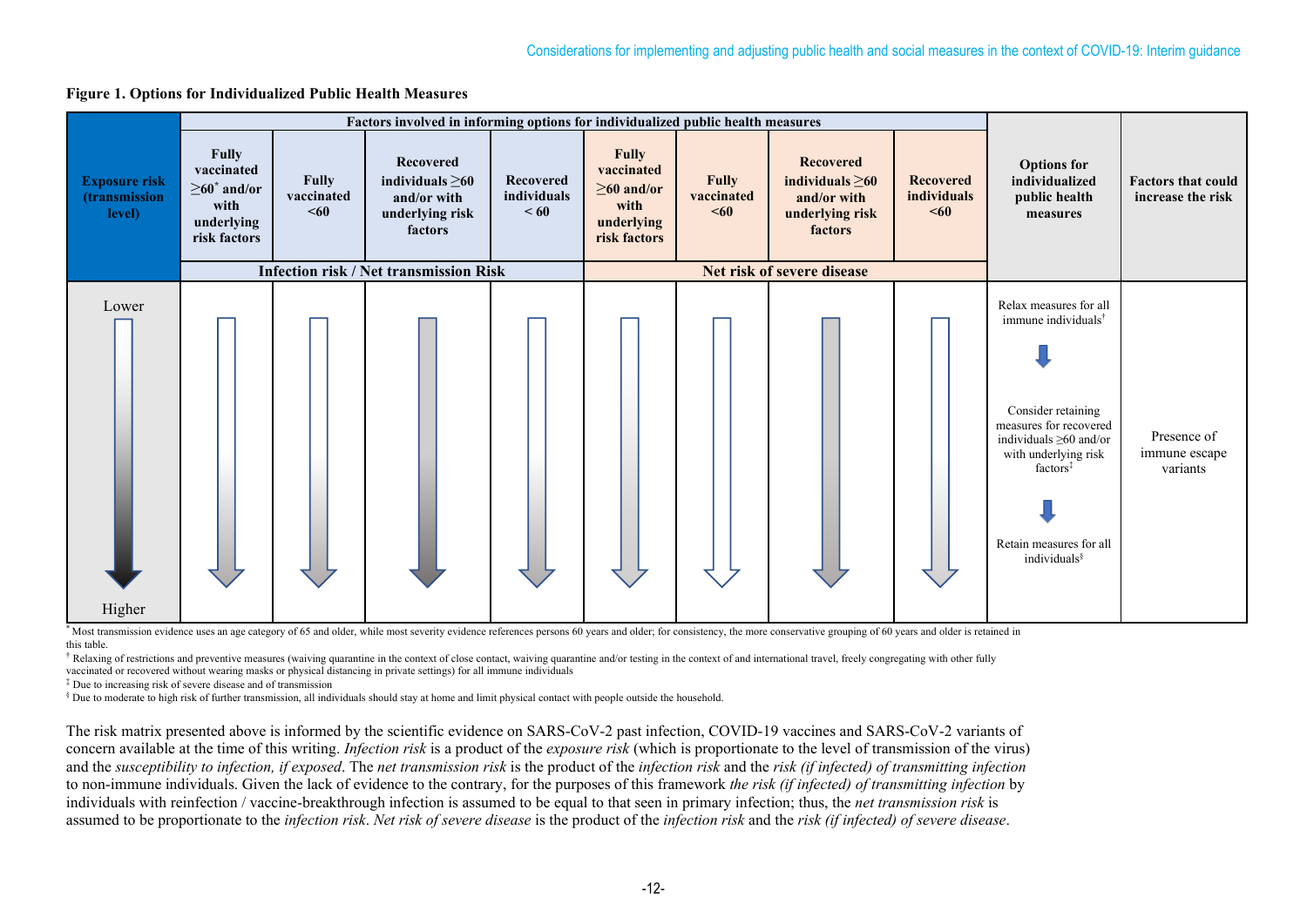#### **Considerations for quarantine**

As per the evidence presented in Table 3, contacts who are fully vaccinated or contacts without risk factors who have recovered from COVID-19 could be considered lower-risk contacts, both in terms of the likelihood of becoming infected and the severity of disease if infected. Consequently, some countries may decide to exempt them from quarantine. However, these contacts should be advised to monitor their symptoms following their exposure; if symptoms develop, they should be tested for SARS-CoV-2, and isolated if they are found to be infected with SARS-CoV-2. Countries may also need to take into consideration the context of the exposure (risk assessment of nature of exposure), because some settings like health-care facilities may pose a higher risk, leading to classification of health-care workers as high-risk contacts. Tailored adjustment for key groups with low risk tolerance may be considered, such as for health care workers or staff of long-term care facilities for the elderly, to minimize risks of potential onward transmission.

As lower risk contacts may still pose some residual risk for onward transmission, countries may opt to quarantine lower-risk contacts if there are concerns about transmission of immune-escape variants, or if their goal is elimination of local transmission.

#### **International travel risk-mitigation measures**

At present, WHO does not support the introduction by national authorities or by conveyance operators of requirements for proof of vaccination or natural immunity against SARS-CoV-2, neither as a condition for exiting or entering a country, nor as a condition for traveling internationally. 57

In the context of the COVID-19 pandemic, international travel should always be prioritized for emergencies and humanitarian actions; travel by essential personnel; repatriations; and cargo transport of essential supplies such as food, medicines and fuel.

At present, international travellers are not considered contacts of SARS-CoV-2 in principle unless a traveller meets the definition of a contact. 15,16 Furthermore, international travellers should not be categorized as suspected COVID-19 cases. Therefore, WHO does not recommend healthy travellers as a priority group for SARS-CoV-2 testing, in particular when resources are limited, to avoid diverting resources from settings and patients where testing can have a higher public health impact and drive action.<sup>15,16</sup>

In line with the individualized approach to public health measures outlined earlier in this guidance, countries may consider fully vaccinated or recovered individuals as lower-risk travellers and may consider waiving testing and/or quarantine of arriving international travellers. Such decisions should be based on a detailed risk assessment that takes into account the COVID-19 control objectives of the arrival country and the SARS-COV-2 incidence, and prevalence of VOCs, in the departure country. For more details, updated interim guidance: Considerations for implementing a risk-based approach to international travel in the context of COVID-19 is forthcoming. 15

## **References**

- 1. World Health Organization. Critical preparedness, readiness and response actions for COVID-19: interim guidance, 7 March 2020 [Internet]. Geneva: World Health Organization; 2020. Available from: <https://apps.who.int/iris/handle/10665/331422>
- 2. World Health Organization. Considerations for implementing and adjusting public health and social measures in the context of COVID-19: interim guidance, 4 November 2020 [Internet]. Geneva: World Health Organization; 2020. Available from[: https://apps.who.int/iris/handle/10665/336374](https://apps.who.int/iris/handle/10665/336374)
- 3. World Health Organization. COVID-19 vaccines [Internet]. [cited 2021 May 3]. Available from: <https://www.who.int/emergencies/diseases/novel-coronavirus-2019/covid-19-vaccines>
- 4. Haas EJ, Angulo FJ, McLaughlin JM, Anis E, Singer SR, Khan F, et al. Impact and effectiveness of mRNA BNT162b2 vaccine against SARS-CoV-2 infections and COVID-19 cases, hospitalisations, and deaths following a nationwide vaccination campaign in Israel: an observational study using national surveillance data. The Lancet [Internet]. 2021 May 5 [cited 2021 May 10];0(0). Available from: [https://www.thelancet.com/journals/lancet/article/PIIS0140-6736\(21\)00947-](https://www.thelancet.com/journals/lancet/article/PIIS0140-6736(21)00947-8/abstract) [8/abstract](https://www.thelancet.com/journals/lancet/article/PIIS0140-6736(21)00947-8/abstract)
- 5. Thompson MG. Interim Estimates of Vaccine Effectiveness of BNT162b2 and mRNA-1273 COVID-19 Vaccines in Preventing SARS-CoV-2 Infection Among Health Care Personnel, First Responders, and Other Essential and Frontline Workers — Eight U.S. Locations, December 2020–March 2021. MMWR Morb Mortal Wkly Rep [Internet]. 2021 [cited 2021 Jun 14];70. Available from:<https://www.cdc.gov/mmwr/volumes/70/wr/mm7013e3.htm>
- 6. Hall VJ, Foulkes S, Saei A, Andrews N, Oguti B, Charlett A, et al. COVID-19 vaccine coverage in health-care workers in England and effectiveness of BNT162b2 mRNA vaccine against infection (SIREN): a prospective, multicentre, cohort study. The Lancet. 2021 May 8;397(10286):1725–35.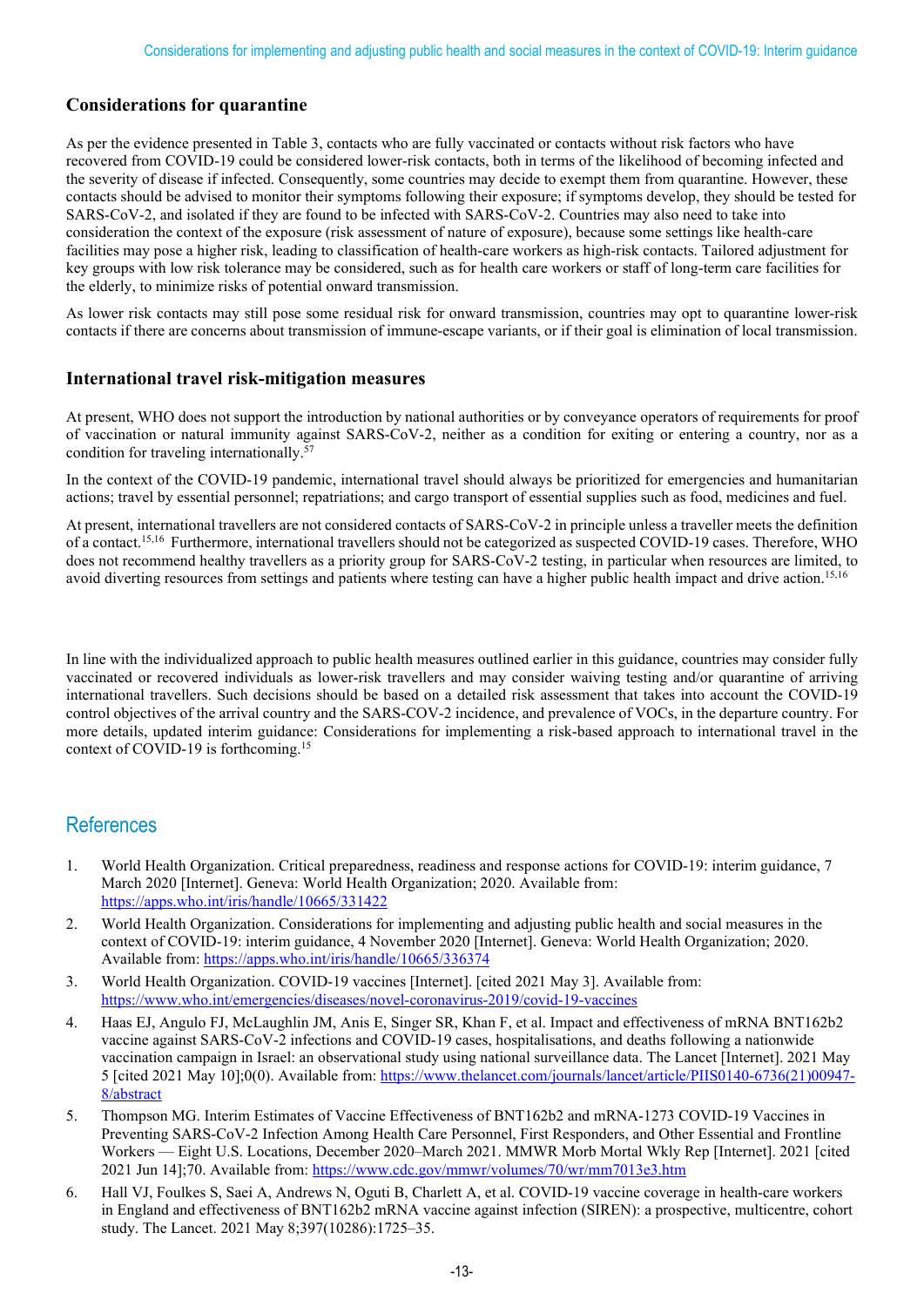- 7. World Health Organization. COVID-19 weekly epidemiological update, 30 March 2021 [Internet]. 2021 Mar. Available from:<https://apps.who.int/iris/handle/10665/340513>
- 8. World Health Organization. COVID-19 weekly epidemiological update, edition 43, 8 June 2021 [Internet]. Geneva: World Health Organization; 2021 Jun. Available from[: https://apps.who.int/iris/handle/10665/341716](https://apps.who.int/iris/handle/10665/341716)
- 9. Davies NG, Jarvis CI, Edmunds WJ, Jewell NP, Diaz-Ordaz K, Keogh RH. Increased mortality in community-tested cases of SARS-CoV-2 lineage B.1.1.7. Nature. 2021 Mar 15;1–5.
- 10. Moore S, Hill EM, Tildesley MJ, Dyson L, Keeling MJ. Vaccination and non-pharmaceutical interventions for COVID-19: a mathematical modelling study. The Lancet Infectious Diseases [Internet]. 2021 Mar 18 [cited 2021 Mar 22];0(0). Available from[: https://www.thelancet.com/journals/laninf/article/PIIS1473-3099\(21\)00143-2/abstract](https://www.thelancet.com/journals/laninf/article/PIIS1473-3099(21)00143-2/abstract)
- 11. Li J, Giabbanelli PJ. Returning to a normal life via COVID-19 vaccines in the USA: a large-scale agent-based simulation study. medRxiv. 2021 Feb 3;2021.01.31.21250872.
- 12. World Health Organization. WHO SAGE Roadmap For Prioritizing Uses Of COVID-19 Vaccines In The Context Of Limited Supply [Internet]. [cited 2021 May 7]. Available from: [https://www.who.int/publications/m/item/who-sage](https://www.who.int/publications/m/item/who-sage-roadmap-for-prioritizing-uses-of-covid-19-vaccines-in-the-context-of-limited-supply)[roadmap-for-prioritizing-uses-of-covid-19-vaccines-in-the-context-of-limited-supply](https://www.who.int/publications/m/item/who-sage-roadmap-for-prioritizing-uses-of-covid-19-vaccines-in-the-context-of-limited-supply)
- 13. Huang B, Wang J, Cai J, Yao S, Chan PKS, Tam TH, et al. Integrated vaccination and physical distancing interventions to prevent future COVID-19 waves in Chinese cities. Nature Human Behaviour. 2021 Feb 18;1–11.
- 14. Wells CR, Galvani AP. The interplay between COVID-19 restrictions and vaccination. The Lancet Infectious Diseases [Internet]. 2021 Mar 31 [cited 2021 Apr 8];0(0). Available from: [https://www.thelancet.com/journals/laninf/article/PIIS1473-3099\(21\)00074-8/abstract](https://www.thelancet.com/journals/laninf/article/PIIS1473-3099(21)00074-8/abstract)
- 15. World Health Organization. Coronavirus disease (COVID-19) travel advice [Internet]. [cited 2021 May 7]. Available from:<https://www.who.int/emergencies/diseases/novel-coronavirus-2019/travel-advice>
- 16. World Health Organization. Considerations for implementing a risk-based approach to international travel in the context of COVID-19: interim guidance, 16 December 2020 [Internet]. Geneva: World Health Organization; 2020. Available from:<https://apps.who.int/iris/handle/10665/337858>
- 17. World Health Organization. COVID-19 natural immunity: scientific brief, 10 May 2021 [Internet]. Geneva: World Health Organization; 2021. Available from:<https://apps.who.int/iris/handle/10665/341241>
- 18. World Health Organization. Annexes to the interim recommendations for use of the inactivated COVID-19 vaccine BIBP developed by China National Biotec Group (CNBG), Sinopharm: grading of evidence: evidence to recommendation tables, 7 May 2021 [Internet]. Geneva: World Health Organization; 2021. Available from: <https://apps.who.int/iris/handle/10665/341254>
- 19. World Health Organization. Annexes to the interim recommendations for use of the ChAdOx1-S [recombinant] vaccine against COVID-19 (AstraZeneca COVID-19 vaccine AZD1222, SII Covishield, SK Bioscience): grading of evidence evidence to recommendations tables, first issued 10 February 2021, updated 21 April 2021 [Internet]. Geneva: World Health Organization; 2021. Available from:<https://apps.who.int/iris/handle/10665/340921>
- 20. World Health Organization. Background document on the mRNA-1273 vaccine (Moderna) against COVID-19: background document to the WHO Interim recommendations for use of the mRNA-1273 vaccine (Moderna), 3 February 2021 [Internet]. Geneva: World Health Organization; 2021. Available from: <https://apps.who.int/iris/handle/10665/339218>
- 21. World Health Organization. COVID-19 global risk communication and community engagement strategy, December 2020 - May 2021: interim guidance, 23 December 2020 [Internet]. Geneva: World Health Organization; 2020. Available from: <https://apps.who.int/iris/handle/10665/338057>
- 22. WHO Working Group on Ethics & SARS-CoV-2. Ethics & SARS-CoV-2 Restrictive Measures and Physical Distancing [Internet]. [cited 2021 May 3]. Available from: [https://epidemicethics.tghn.org/articles/ethics-sars-cov-2](https://epidemicethics.tghn.org/articles/ethics-sars-cov-2-restrictive-measures-and-physical-distancing/) [restrictive-measures-and-physical-distancing/](https://epidemicethics.tghn.org/articles/ethics-sars-cov-2-restrictive-measures-and-physical-distancing/)
- 23. World Health Organization. Risk communication and community engagement (RCCE) readiness and response to the 2019 novel coronaviruses (2019-nCoV): interim guidance, 26 January 2020 [Internet]. Geneva: World Health Organization; 2020. Available from:<https://apps.who.int/iris/handle/10665/330678>
- 24. World Health Organization. Infodemic management of WHO Information Net Work for Epidemics [Internet]. [cited 2021 Jun 14]. Available from[: https://www.who.int/teams/risk-communication/infodemic-management](https://www.who.int/teams/risk-communication/infodemic-management)
- 25. World Health Organization. Public health surveillance for COVID-19: interim guidance, 16 December 2020 [Internet]. Geneva: World Health Organization; 2020. Available from:<https://apps.who.int/iris/handle/10665/337897>
- 26. World Health Organization. Considerations in the investigation of cases and clusters of COVID-19: interim guidance, 22 October 2020 [Internet]. Geneva: World Health Organization; 2020. Available from: <https://apps.who.int/iris/handle/10665/336224>
- 27. World Health Organization. Recommendations to Member States to improve hand hygiene practices to help prevent the transmission of the COVID-19 virus: interim guidance, 1 April 2020 [Internet]. Geneva: World Health Organization; 2020. Available from:<https://apps.who.int/iris/handle/10665/331661>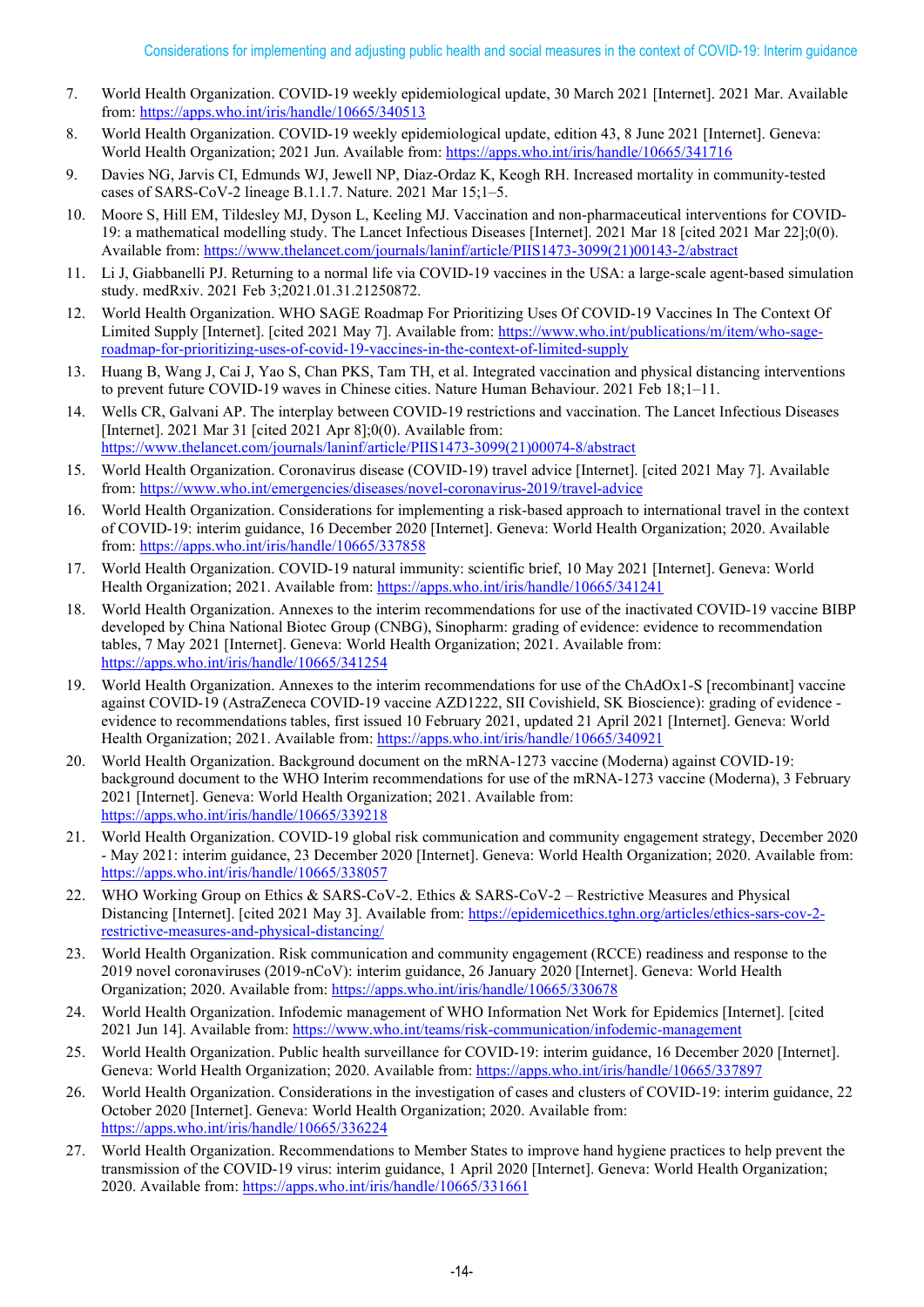- 28. World Health Organization. Key planning recommendations for mass gatherings in the context of the current COVID-19 outbreak: interim guidance, 14 February 2020 [Internet]. Geneva: World Health Organization; 2020. Available from: <https://apps.who.int/iris/handle/10665/331004>
- 29. World Health Organization. Considerations for mass gatherings in the context of COVID-19: annex: considerations in adjusting public health and social measures in the context of COVID-19, 14 May 2020 [Internet]. Geneva: World Health Organization; 2020. Available from:<https://apps.who.int/iris/handle/10665/332079>
- 30. World Health Organization, United Nations Children's Fund (UNICEF), United Nations Educational Scientific and Cultural Organization. Considerations for school-related public health measures in the context of COVID-19: annex to considerations in adjusting public health and social measures in the context of COVID-19, 14 September 2020 [Internet]. Geneva: World Health Organization; 2020. Available from:<https://apps.who.int/iris/handle/10665/334294>
- 31. World Health Organization. Getting your workplace ready for COVID-19: How COVID-19 spreads, 19 March 2020 [Internet]. Geneva: World Health Organization; 2020. Available from: https://apps.who.int/iris/handle/10665/331584
- 32. World Health Organization. Infection prevention and control guidance for long-term care facilities in the context of COVID-19: interim guidance, 8 January 2021 [Internet]. Geneva: World Health Organization; 2021. Available from: <https://apps.who.int/iris/handle/10665/338481>
- 33. World Health Organization. Contact tracing in the context of COVID-19: interim guidance, 1 February 2021 [Internet]. Geneva: World Health Organization; 2021. Available from:<https://apps.who.int/iris/handle/10665/339128>
- 34. World Health Organization. COVID-19 Vaccination Certificates/Passports and Lifting Public Health and Social Measures – Key Ethical Issues. Forthcoming 2021.
- 35. Hansen CH, Michlmayr D, Gubbels SM, Mølbak K, Ethelberg S. Assessment of protection against reinfection with SARS-CoV-2 among 4 million PCR-tested individuals in Denmark in 2020: a population-level observational study. The Lancet. 2021 Mar 27;397(10280):1204–12.
- 36. Lumley SF, O'Donnell D, Stoesser NE, Matthews PC, Howarth A, Hatch SB, et al. Antibody Status and Incidence of SARS-CoV-2 Infection in Health Care Workers. New England Journal of Medicine. 2021 Feb 11;384(6):533–40.
- 37. Abu-Raddad LJ, Chemaitelly H, Malek JA, Ahmed AA, Mohamoud YA, Younuskunju S, et al. Assessment of the risk of SARS-CoV-2 reinfection in an intense re-exposure setting. Clin Infect Dis. 2020 Dec 14;
- 38. European Centre for Disease Prevention and Control. Risk of SARS-CoV-2 transmission from newly-infected individuals with documented previous infection or vaccination [Internet]. European Centre for Disease Prevention and Control. 2021 [cited 2021 Apr 8]. Available from[: https://www.ecdc.europa.eu/en/publications-data/sars-cov-2-transmission-newly](https://www.ecdc.europa.eu/en/publications-data/sars-cov-2-transmission-newly-infected-individuals-previous-infection)[infected-individuals-previous-infection](https://www.ecdc.europa.eu/en/publications-data/sars-cov-2-transmission-newly-infected-individuals-previous-infection)
- 39. Guthmiller JJ, Stovicek O, Wang J, Changrob S, Li L, Halfmann P, et al. SARS-CoV-2 Infection Severity Is Linked to Superior Humoral Immunity against the Spike. mBio [Internet]. 2021 Feb 23 [cited 2021 Apr 8];12(1). Available from: <https://mbio.asm.org/content/12/1/e02940-20>
- 40. Wajnberg A, Mansour M, Leven E, Bouvier NM, Patel G, Firpo-Betancourt A, et al. Humoral response and PCR positivity in patients with COVID-19 in the New York City region, USA: an observational study. The Lancet Microbe. 2020 Nov 1;1(7):e283–9.
- 41. Edridge AWD, Kaczorowska J, Hoste ACR, Bakker M, Klein M, Loens K, et al. Seasonal coronavirus protective immunity is short-lasting. Nature Medicine. 2020 Nov;26(11):1691–3.
- 42. Dan JM, Mateus J, Kato Y, Hastie KM, Yu ED, Faliti CE, et al. Immunological memory to SARS-CoV-2 assessed for up to 8 months after infection. Science [Internet]. 2021 Feb 5 [cited 2021 Apr 8];371(6529). Available from: <https://science.sciencemag.org/content/371/6529/eabf4063>
- 43. Adrielle dos Santos L, Filho PG de G, Silva AMF, Santos JVG, Santos DS, Aquino MM, et al. Recurrent COVID-19 including evidence of reinfection and enhanced severity in thirty Brazilian healthcare workers. Journal of Infection. 2021 Mar 1;82(3):399-406.
- 44. World Health Organization. Background document on the Janssen Ad26.COV2.S (COVID-19) vaccine: background document to the WHO Interim recommendations for use of Ad26.COV2.S (COVID-19) vaccine, 17 March 2021 [Internet]. Geneva: World Health Organization; 2021. Available from[: https://apps.who.int/iris/handle/10665/340180](https://apps.who.int/iris/handle/10665/340180)
- 45. World Health Organization. Background document on the mRNA vaccine BNT162b2 (Pfizer-BioNTech) against COVID-19: background document to the WHO interim recommendations for use of the Pfizer–BioNTech COVID-19 vaccine, BNT162b2, under emergency use listing, 14 January 2021 [Internet]. Geneva: World Health Organization; 2021. Available from[: https://apps.who.int/iris/handle/10665/338671](https://apps.who.int/iris/handle/10665/338671)
- 46. World Health Organization. Background document on the AZD1222 vaccine against COVID-19 developed by Oxford University and AstraZeneca: background document to the WHO Interim recommendations for use of the AZD1222 (ChAdOx1-S [recombinant]) vaccine against COVID19 developed by Oxford University and AstraZeneca, 1 March 2021 [Internet]. Geneva: World Health Organization; 2021. Available from[: https://apps.who.int/iris/handle/10665/339882](https://apps.who.int/iris/handle/10665/339882)
- 47. Vaccines and Related Biological Products Advisory Committee December 17, 2020 Meeting Announcement 12/17/2020 - 12/17/2020 [Internet]. FDA. 2021 [cited 2021 Apr 8]. Available from[: https://www.fda.gov/advisory](https://www.fda.gov/advisory-committees/advisory-committee-calendar/vaccines-and-related-biological-products-advisory-committee-december-17-2020-meeting-announcement)[committees/advisory-committee-calendar/vaccines-and-related-biological-products-advisory-committee-december-17-](https://www.fda.gov/advisory-committees/advisory-committee-calendar/vaccines-and-related-biological-products-advisory-committee-december-17-2020-meeting-announcement) [2020-meeting-announcement](https://www.fda.gov/advisory-committees/advisory-committee-calendar/vaccines-and-related-biological-products-advisory-committee-december-17-2020-meeting-announcement)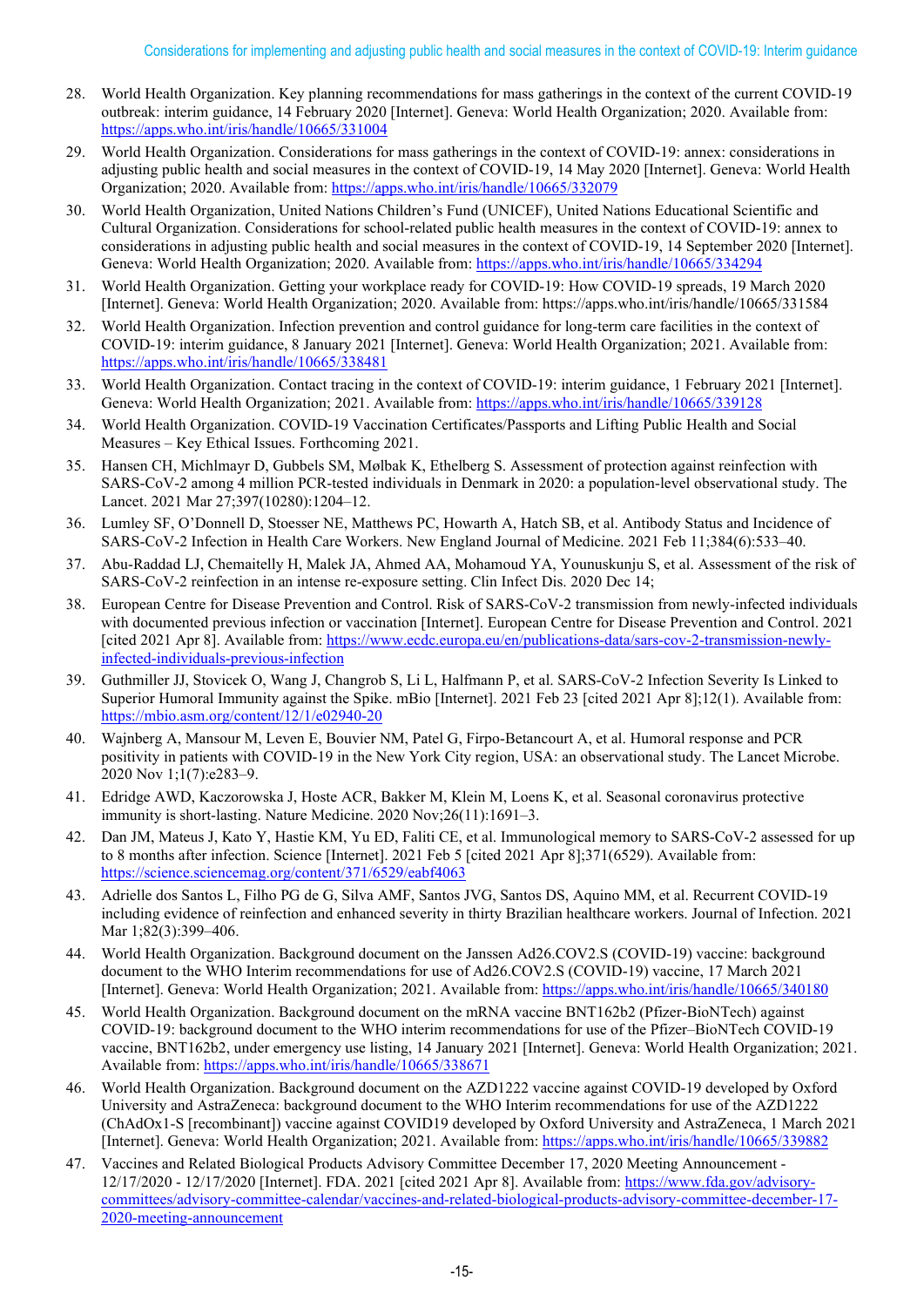- 48. European Centre for Disease Prevention and Control. Interim guidance on the benefits of full vaccination against COVID-19 for transmission and implications for non-pharmaceutical interventions [Internet]. European Centre for Disease Prevention and Control. 2021 [cited 2021 May 3]. Available from[: https://www.ecdc.europa.eu/en/publications](https://www.ecdc.europa.eu/en/publications-data/interim-guidance-benefits-full-vaccination-against-covid-19-transmission)[data/interim-guidance-benefits-full-vaccination-against-covid-19-transmission](https://www.ecdc.europa.eu/en/publications-data/interim-guidance-benefits-full-vaccination-against-covid-19-transmission)
- 49. Widge AT, Rouphael NG, Jackson LA, Anderson EJ, Roberts PC, Makhene M, et al. Durability of Responses after SARS-CoV-2 mRNA-1273 Vaccination. New England Journal of Medicine. 2021 Jan 7;384(1):80–2.
- 50. Leshem E, Lopman BA. Population immunity and vaccine protection against infection. The Lancet [Internet]. 2021 Apr 23 [cited 2021 May 3];0(0). Available from: [https://www.thelancet.com/journals/lancet/article/PIIS0140-6736\(21\)00870-](https://www.thelancet.com/journals/lancet/article/PIIS0140-6736(21)00870-9/abstract) [9/abstract](https://www.thelancet.com/journals/lancet/article/PIIS0140-6736(21)00870-9/abstract)
- 51. Harris RJ, Hall JA, Zaidi A, Andrews NJ, Dunbar JK. Impact of vaccination on household transmission of SARS-COV-2 in England. Pre-print. [Internet]. Available from: [https://khub.net/documents/135939561/390853656/Impact+of+vaccination+on+household+transmission+of+SARS-](https://khub.net/documents/135939561/390853656/Impact+of+vaccination+on+household+transmission+of+SARS-COV-2+in+England.pdf/35bf4bb1-6ade-d3eb-a39e-9c9b25a8122a)[COV-2+in+England.pdf/35bf4bb1-6ade-d3eb-a39e-9c9b25a8122a](https://khub.net/documents/135939561/390853656/Impact+of+vaccination+on+household+transmission+of+SARS-COV-2+in+England.pdf/35bf4bb1-6ade-d3eb-a39e-9c9b25a8122a)
- 52. V Shah AS, Gribben C, Bishop J, Hanlon P, Caldwell D, Wood R, et al. Effect of vaccination on transmission of COVID-19: an observational study in healthcare workers and their households. medRxiv. 2021 Jan 1;2021.03.11.21253275.
- 53. COVID-19 dynamics after a national immunization program in Israel | Nature Medicine [Internet]. [cited 2021 May 3]. Available from[: https://www.nature.com/articles/s41591-021-01337-2](https://www.nature.com/articles/s41591-021-01337-2)
- 54. Victora C, Castro MC, Gurzenda S, Barros AJD. Estimating the early impact of immunization against COVID-19 on deaths among elderly people in Brazil: analyses of secondary data on vaccine coverage and mortality. medRxiv. 2021 Jan 1;2021.04.27.21256187.
- 55. Garcia-Beltran WF, Lam EC, St. Denis K, Nitido AD, Garcia ZH, Hauser BM, et al. Multiple SARS-CoV-2 variants escape neutralization by vaccine-induced humoral immunity. Cell. 2021 Apr 29;184(9):2372-2383.e9.
- 56. Madhi SA, Baillie V, Cutland CL, Voysey M, Koen AL, Fairlie L, et al. Efficacy of the ChAdOx1 nCoV-19 Covid-19 Vaccine against the B.1.351 Variant. New England Journal of Medicine [Internet]. 2021 Mar 16 [cited 2021 May 3]; Available from:<https://www.nejm.org/doi/10.1056/NEJMoa2102214>
- 57. World Health Organization. Mask use in the context of COVID-19: interim guidance, 1 December 2020 [Internet]. Geneva: World Health Organization; 2020. Available from:<https://apps.who.int/iris/handle/10665/337199>
- 58. World Health Organization. Statement on the seventh meeting of the International Health Regulations (2005) Emergency Committee regarding the coronavirus disease (COVID-19) pandemic [Internet]. [cited 2021 May 7]. Available from: [https://www.who.int/news/item/19-04-2021-statement-on-the-seventh-meeting-of-the-international-health-regulations-](https://www.who.int/news/item/19-04-2021-statement-on-the-seventh-meeting-of-the-international-health-regulations-(2005)-emergency-committee-regarding-the-coronavirus-disease-(covid-19)-pandemic) [\(2005\)-emergency-committee-regarding-the-coronavirus-disease-\(covid-19\)-pandemic](https://www.who.int/news/item/19-04-2021-statement-on-the-seventh-meeting-of-the-international-health-regulations-(2005)-emergency-committee-regarding-the-coronavirus-disease-(covid-19)-pandemic)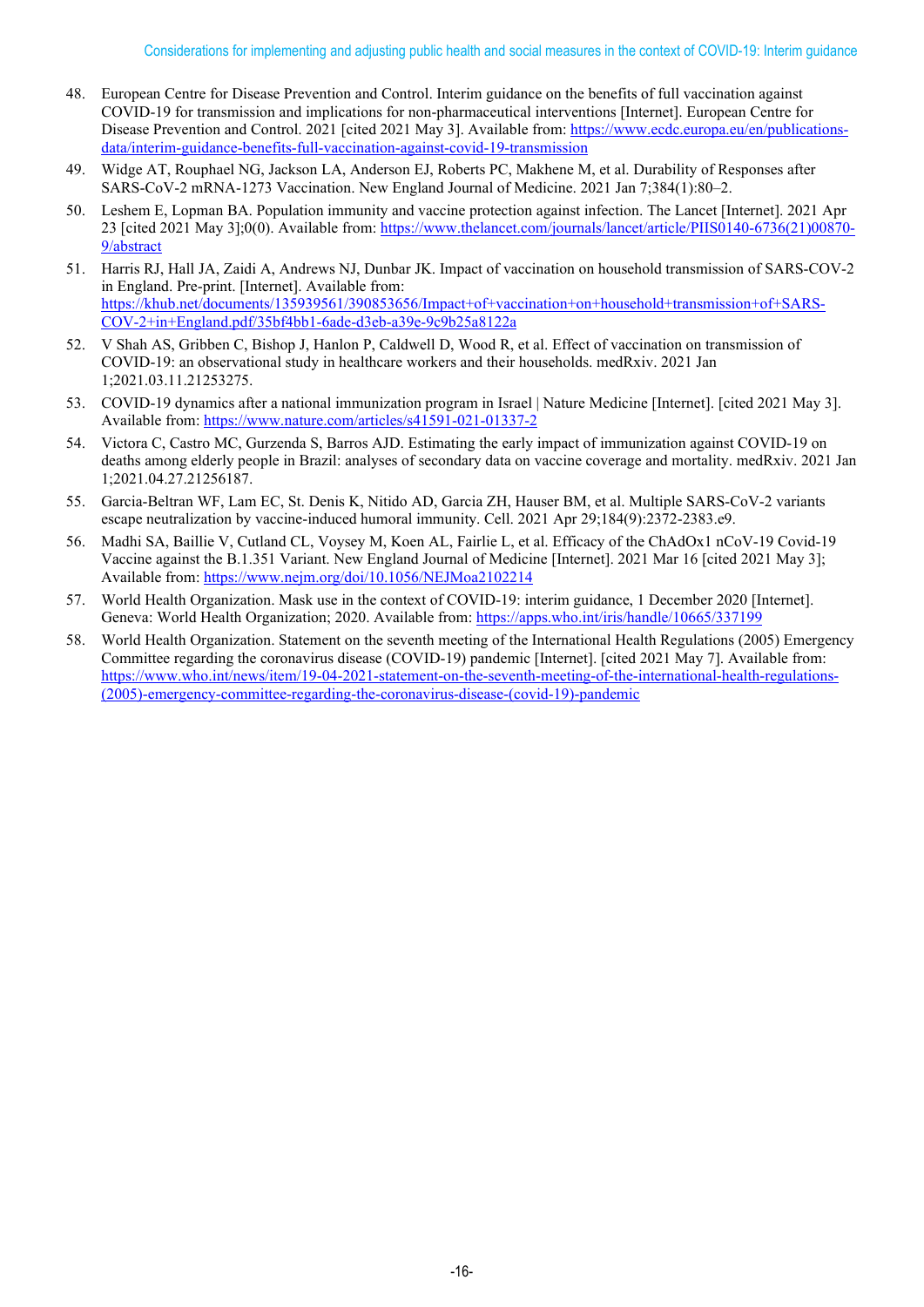# Annex

# Public health criteria to adjust public health and social measures in the context of COVID-19

# **Introduction**

In response to the COVID-19 pandemic, countries around the globe have implemented public health and social measures (PHSM) for the control of SARS-CoV-2 transmission. As the local epidemiology of the disease changes, vaccines are rolled out and new variants of concern (VOCs) emerge, regular adjustment of such measures will be necessary.

This annex updates the annex to *Critical preparedness, readiness and response actions for COVID-*19 published on 4 November 2020 and outlines a process for decision-making on adapting PHSMs to the epidemiological situation, taking into account surveillance and testing capacities, the vaccination coverage in the target population and the health system's capacity for response. It should be read in conjunction with the main body of this document and the earlier interim guidance.1

This annex is intended for the public health divisions of national and sub-national authorities in locations that have introduced PHSMs and are considering adjusting them. Its guidance is restricted to the public health domain. Other documents published by WHO address different considerations that should enter into decision-making about introducing or loosening PHSM, including the welfare of a population.

# How to use the guidance in this annex

The public health criteria in this annex are grouped into two dimensions that should be evaluated to address two main questions:

- 1. **Epidemiological situation/Transmission classification** Is the epidemic controlled?
- 2. **Health system and public health services capacity and performance –** Is the health system able to detect and cope with COVID-19 cases while maintaining other essential health services?

These two dimensions should further be considered in the context of the national COVID-19 response strategy. Thresholds for action may depend on the country's overall strategy, and whether it is pursuing an elimination or control strategy.

The criteria are not prescriptive, and it may not be feasible to assess some of them, because of a lack of data, for example. Countries should focus on the criteria most relevant for them to inform decision making. In countries with limited surveillance data, vaccination coverage data among target groups can help steer decisions about PHSM, together with indicators from sentinel surveillance in health facilities or bed occupancy. The thresholds are indicative and may need to be revisited as further information about the epidemiology of COVID-19 and the impact of measures become available. It is recommended to systematically assess these criteria at least biweekly at the **lowest operational subnational administrative level** that is practical to inform tailored local responses.

This Annex also includes a third section presenting risk matrices for informing individualized public health measures.

# 1. Epidemiological situation/Transmission classification

Transmission classification categories can be used to determine the extent to which the epidemic can be considered controlled within each country/area and at sub-national levels. The transmission categories in one country, if published, are also useful to others when considering adjusting policies on trade and travel.

## **Defining transmission classification**

The transmission classification developed in the last guidance has been maintained, with seven categories, as outlined in Table 1.

| Annex Table 1: Definition of the categories for transmission classification |  |
|-----------------------------------------------------------------------------|--|
|-----------------------------------------------------------------------------|--|

| Category name             | <b>Definition</b>                                                                                                                                                                                                                                                                                       |  |  |
|---------------------------|---------------------------------------------------------------------------------------------------------------------------------------------------------------------------------------------------------------------------------------------------------------------------------------------------------|--|--|
|                           | Countries/territories/areas with:                                                                                                                                                                                                                                                                       |  |  |
| No (active) cases         | No new cases detected for at least 28 days (two times the maximum incubation<br>period), in the presence of a robust* surveillance system. This implies a near-<br>zero risk of infection for the general population.                                                                                   |  |  |
| Imported / Sporadic cases | Cases detected in the past 14 days are all imported, sporadic (e.g. laboratory<br>acquired or zoonotic) or are all linked to imported/sporadic cases, and there<br>are no clear signals of further locally acquired transmission. This implies<br>minimal risk of infection for the general population. |  |  |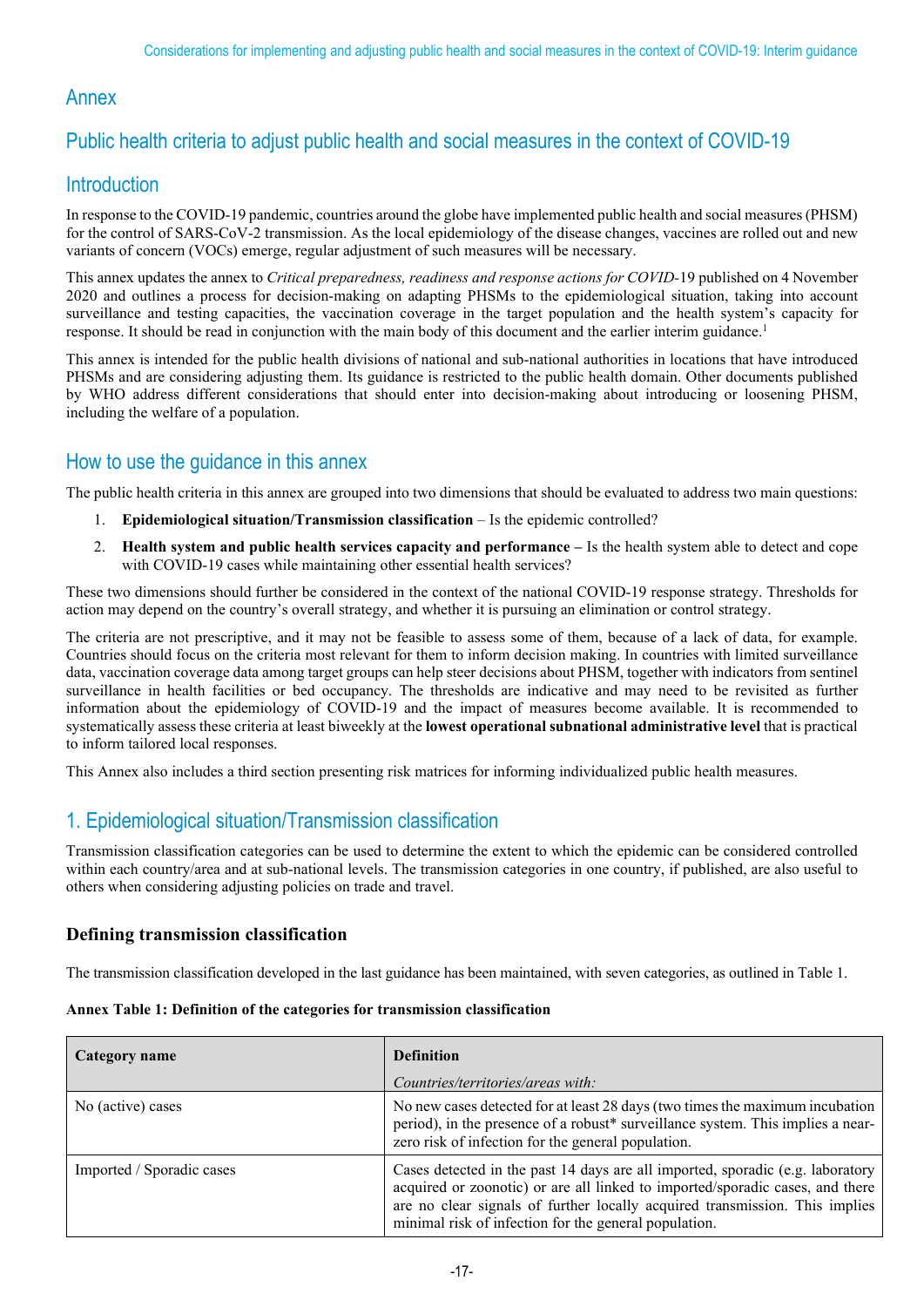| Clusters of cases                        | Cases detected in the past 14 days are predominantly limited to well-defined<br>clusters that are not directly linked to imported cases, but which are all linked<br>by time, geographic location and common exposures. It is assumed that there<br>are a number of unidentified cases in the area. This implies a low risk of<br>infection to others in the wider community if exposure to these clusters is<br>avoided. |
|------------------------------------------|---------------------------------------------------------------------------------------------------------------------------------------------------------------------------------------------------------------------------------------------------------------------------------------------------------------------------------------------------------------------------------------------------------------------------|
| Community transmission $-$ level 1 (CT1) | Low incidence of locally acquired, widely dispersed cases detected in the past<br>14 days, with many of the cases not linked to specific clusters; transmission<br>may be focused in certain population sub-groups. Low risk of infection for the<br>general population.                                                                                                                                                  |
| Community transmission $-$ level 2 (CT2) | Moderate incidence of locally acquired widely dispersed cases detected in<br>the past 14 days; transmission less clearly focused in certain population sub-<br>groups. Moderate risk of infection for the general population.                                                                                                                                                                                             |
| Community transmission $-$ level 3 (CT3) | <b>High incidence</b> of locally acquired, widely dispersed cases in the past 14 days;<br>transmission widespread and not focused in population sub-groups. High risk<br>of infection for the general population.                                                                                                                                                                                                         |
| Community transmission $-$ level 4 (CT4) | Very high incidence of locally acquired widely dispersed cases in the past 14<br>days. Very high risk of infection for the general population.                                                                                                                                                                                                                                                                            |

\* Note that in situations where COVID-19 surveillance is not robust, a lack of identified cases should not be interpreted as an absence of transmission; alternate indicators (see Table 5) should be examined to assess the possibility of undetected COVID-19 cases.

## **Primary indicators for assessing the level of community transmission**

Four primary indicators to determine community transmission are proposed in Table 2. They are based on data that should be routinely collected during the pandemic. The relative importance of each available indicator will vary according to the local context (e.g. the reliability of the data for each indicator); and described limitations to interpreting each indicator should be taken into account. Indicators should be measured at the lowest administrative level of operations possible to inform targeted public health interventions. To develop transmission classification at a higher administrative level, a separate analysis should be conducted using indicators for that level, rather than attempting to aggregate lower-level transmission classifications.

These indicators should be used alongside other epidemiologic information available either routinely or through special studies or modelling estimates, as well as non-epidemiologic data and other considerations, for informing strategic and operational decisions.

It is recommended that these indicators be assessed biweekly, adopting the epidemiological week definition used in the country.

Ranges for the four indicators in Table 2 were developed through a review of existing data. They can be used to guide the application of the transmission classification at sub-national levels. These ranges are indicative and may require adjustment to local contexts and based on the performance (e.g. sensitivity, representativeness) of the local surveillance system and testing strategy and should be revisited periodically. Caution should be exercised when interpreting changes in indicators that occur in the context of changes to the surveillance system (e.g. an increase in testing rate or a change in the population under surveillance). Note that some indicators (e.g. overall incidence) may be higher in the presence of very large clusters, as in the case of superspreading events, than during community transmission.

It is helpful to monitor the testing rate as a measure of the coverage of surveillance. A minimum recommended rate is at least one person tested per 1000 population per week. Testing should not be limited to specific populations (e.g. only those in urban settings with high access to testing, or travellers). Denominator data must be available at the level of disaggregation being assessed (e.g. district, province). Some authorities may choose to specifically track these indicators among groups of individuals at greatest risk for severe disease and death.

After all available indicators are calculated, if the levels calculated based on each indicator are different, a qualitative review should be undertaken to determine the final transmission classification. It is recommended that if data are not available (or reliable) for all indicators, more weight should be given to the indicators considered more reliable in the local context. In many cases, indicators listed higher in Table 2 may be more reliable than those lower in the table.

In places where indicator values are not reliable, but the system is stable, trends can be used as an alternative assessment. One example would be a situation in which there is a very low testing rate, and many cases are likely missed, but the testing strategy is not changed.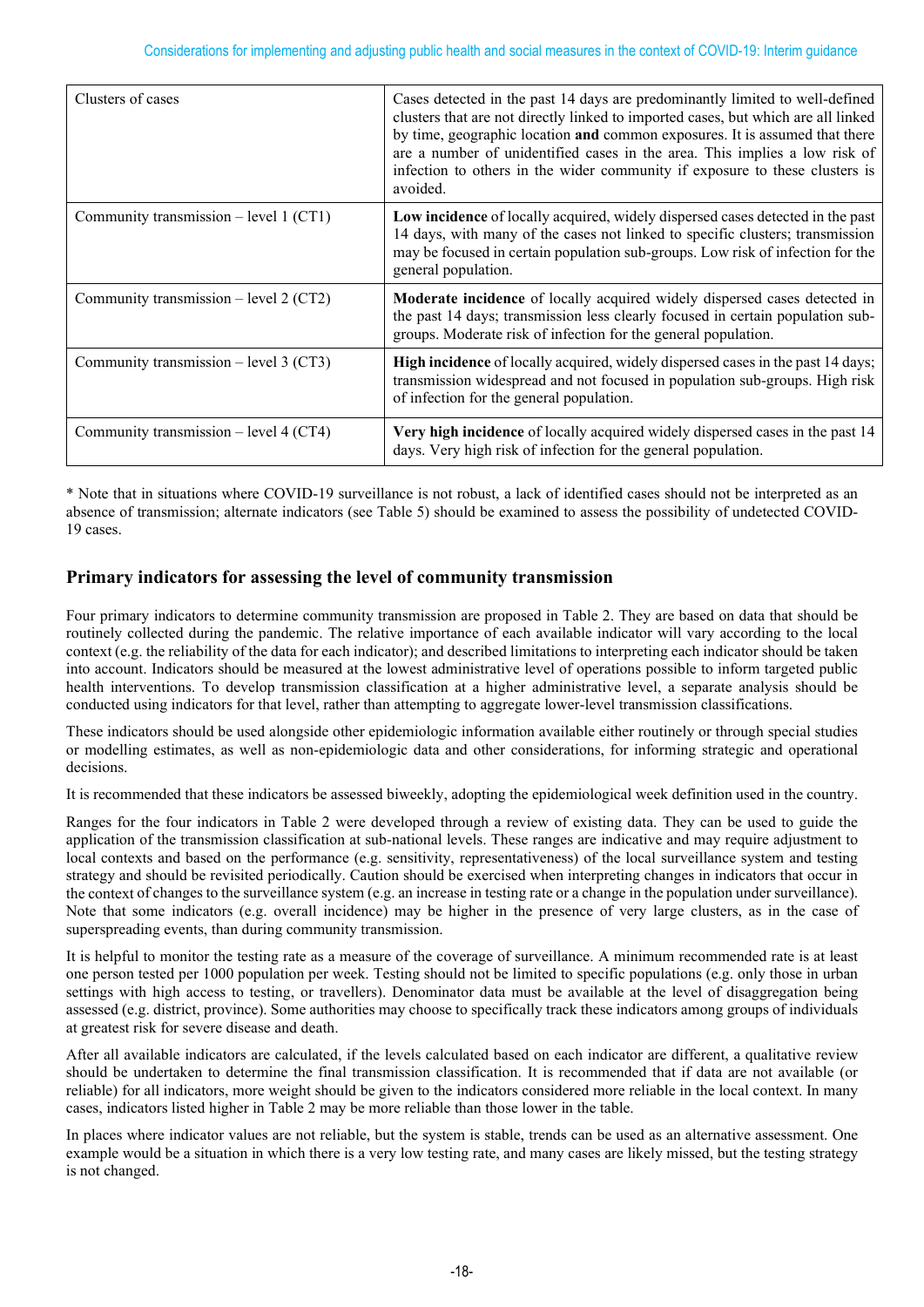| Domain                  | <b>Indicator</b>                                                                            | <b>Description/Rationale</b>                                                                                                                                                                      | <b>Major limitations</b>                                                                                                                                                                                                                                                              | Level of community transmission |                  |                   |                 |
|-------------------------|---------------------------------------------------------------------------------------------|---------------------------------------------------------------------------------------------------------------------------------------------------------------------------------------------------|---------------------------------------------------------------------------------------------------------------------------------------------------------------------------------------------------------------------------------------------------------------------------------------|---------------------------------|------------------|-------------------|-----------------|
|                         |                                                                                             |                                                                                                                                                                                                   |                                                                                                                                                                                                                                                                                       | CT1                             | CT <sub>2</sub>  | CT3               | CT <sub>4</sub> |
| Hospitalization<br>Rate | <b>New</b><br>COVID-19<br>hospitalizations<br>per 100 000<br>population per<br>week*        | A subset of all incident<br>cases require<br>hospitalization; thus,<br>this is an indirect<br>indicator of incidence.<br>Unlikely to be subject to<br>surveillance policy<br>changes/differences. | May be influenced<br>by hospitalization<br>policy, e.g. if even<br>mild cases are<br>hospitalized for<br>isolation purposes.<br>Delayed measure<br>of incidence.                                                                                                                      | $<$ 5                           | $5 - 10$         | $10 - 30$         | $30+$           |
| Mortality               | Number of<br>COVID-<br>$19-$<br>attributed<br>deaths per 100<br>000 population<br>per week* | A subset of all incident<br>cases are fatal, and thus<br>this is an indirect<br>indicator of incidence.<br>Minimally influenced<br>by surveillance policy if<br>testing is<br>comprehensive.      | Delayed measure<br>of incidence. At<br>low levels and in<br>small geographical<br>regions, can be<br>sensitive to minor<br>fluctuations (e.g.<br>one versus two<br>deaths).                                                                                                           | <1                              | $1 - 2$          | $2 - 5$           | $5+$            |
| Case Incidence          | New confirmed<br>cases per 100<br>000 population<br>per week*                               | Direct measure of<br>incidence                                                                                                                                                                    | Heavily influenced<br>by surveillance<br>system<br>performance,<br>testing policy and<br>laboratory<br>capacity. At low<br>levels and in small<br>geographical<br>regions, can be<br>sensitive to minor<br>fluctuations in case<br>counts, particularly<br>due to batch<br>reporting. | $<$ 20                          | $20 -$<br>$<$ 50 | $50 -$<br><150    | $150+$          |
| Testing                 | Test<br>positivity rate<br>per week<br>$(non-$<br>sentinel)*                                | This may be useful if<br>there are limited<br>sentinel sites. It may<br>capture atypical cases<br>better than sentinel<br>surveillance.                                                           | Heavily<br>influenced by<br>testing strategy<br>and capacity.                                                                                                                                                                                                                         | $< 2\%$                         | $2\% - 5$<br>5%  | $5% -$<br>$<$ 20% | $20% +$         |

|  | Annex Table 2: Primary epidemiological indicators and proposed ranges to assess the level of COVID-19 transmission |
|--|--------------------------------------------------------------------------------------------------------------------|
|--|--------------------------------------------------------------------------------------------------------------------|

\*Consider averaging over a two-week period to minimize the effect of random fluctuations.

Note: the thresholds in this table may be updated as additional data become available.

#### **Additional indicators**

Additional indicators that can provide further evidence to help classify the level of transmission are listed in Table 3. These indicators may not be readily available at the lowest administrative level of operations, however. They are therefore considered secondary to the primary four indicators listed in Table 2. Furthermore, they may not directly reflect transmission or force of infection of SARS- CoV-2 or may be more difficult to interpret and compare than those listed in Table 2. Thresholds are not presented for the secondary indicators, due to a lack of available data, high local variability or both.

As a last resort, where no indicator values are available, subjective assessment can be used, but this should be done over several weeks to avoid influences from transient or anecdotal observations.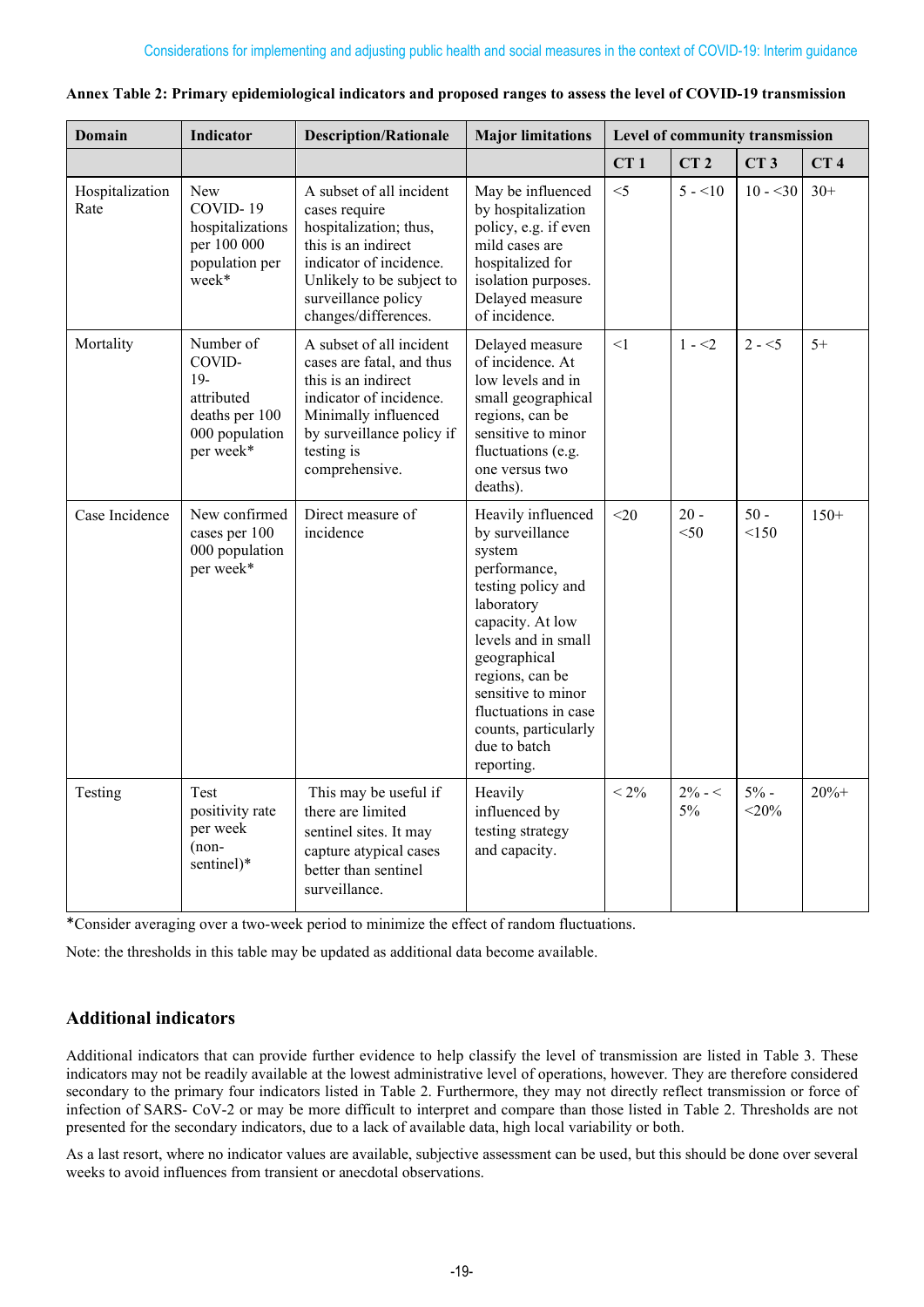| Indicator                                                                           | <b>Description/Limitations</b>                                                                                                                                                                                                                                                                                                                                                                                                                                                                                                                                                                                                                                                                                                                                                      |  |  |  |
|-------------------------------------------------------------------------------------|-------------------------------------------------------------------------------------------------------------------------------------------------------------------------------------------------------------------------------------------------------------------------------------------------------------------------------------------------------------------------------------------------------------------------------------------------------------------------------------------------------------------------------------------------------------------------------------------------------------------------------------------------------------------------------------------------------------------------------------------------------------------------------------|--|--|--|
| Intensive care unit (ICU) proportional occupancy                                    | The proportion of new ICU admissions attributed to COVID-<br>19, out of all ICU admissions for the same period<br>(alternatively, proportion of current ICU beds occupied by<br>patients with COVID-19, out of all occupied ICU beds)                                                                                                                                                                                                                                                                                                                                                                                                                                                                                                                                               |  |  |  |
| Instantaneous reproduction number (Rt)                                              | The instantaneous reproduction number is the average number<br>of secondary cases each current case would produce if<br>conditions remained the same. Rt should be estimated over<br>successive weekly time windows and should be considered in<br>combination with the number of cases at a given time. When<br>there is a large volume of cases at a given time, Rt near 1.0<br>would sustain a high number of cases. While this is a widely<br>used indicator of transmissibility, it requires familiarity with the<br>various methods for calculation and sufficiently reliable and<br>timely data on incidence. It also assumes a known serial interval<br>distribution, which can in practice be hard to estimate for<br>COVID-19 due to limited data on transmission chains. |  |  |  |
| Daily growth rate                                                                   | The daily growth rate measures the epidemic growth or decline<br>of an epidemic. It is approximately the percent of<br>increase/decrease in daily case incidence.                                                                                                                                                                                                                                                                                                                                                                                                                                                                                                                                                                                                                   |  |  |  |
| Doubling time                                                                       | The number of days required for the daily incidence to double.<br>This is directly determined by the daily growth rate $r$ and linked<br>to Rt and the serial interval distribution. All else being equal,<br>higher Rt will lead to shorter doubling times.                                                                                                                                                                                                                                                                                                                                                                                                                                                                                                                        |  |  |  |
| Proportion of unlinked cases among new cases                                        | This is defined as the proportion of cases not previously listed<br>as contacts (alternatively, the proportion not linked to known<br>clusters/transmission chains). It is a measure of the spread in<br>the community beyond known clusters. It is heavily<br>influenced by case investigation and contact tracing capacity.                                                                                                                                                                                                                                                                                                                                                                                                                                                       |  |  |  |
| Test positivity proportion from sentinel sites averaged over<br>a two-week period   | Minimally influenced by testing strategy or capacity. Can<br>provide a good, standardized way to monitor evolution over<br>time if adequate number of samples are collected and sites are<br>geographically representative.<br>May not be representative of the general population if there are<br>only limited sentinel sites.                                                                                                                                                                                                                                                                                                                                                                                                                                                     |  |  |  |
| Influenza-like-illness (ILI) or Severe Acute Respiratory<br>Infection (SARI) trends | This is not directly indicative of COVID-19 cases, but sentinel<br>surveillance for ILI and SARI can also capture a proportion of<br>COVID-19 cases, and thus this is useful for monitoring trends<br>for COVID-19. This measure may be helpful where COVID-<br>19-specific surveillance is not robust.                                                                                                                                                                                                                                                                                                                                                                                                                                                                             |  |  |  |
| Secondary attack rates (SAR)                                                        | This captures the probability that a contact person is infected<br>following exposure to a confirmed case during their infectious<br>period. Comparison of secondary attack rates in different<br>contexts (e.g. vaccinated versus non-vaccinated individuals,                                                                                                                                                                                                                                                                                                                                                                                                                                                                                                                      |  |  |  |

#### **Annex Table 3: Additional epidemiological indicators to assess level of COVID-19 community transmission\***

different types of exposures, different variants) can shed light

on risk factors for increased transmission.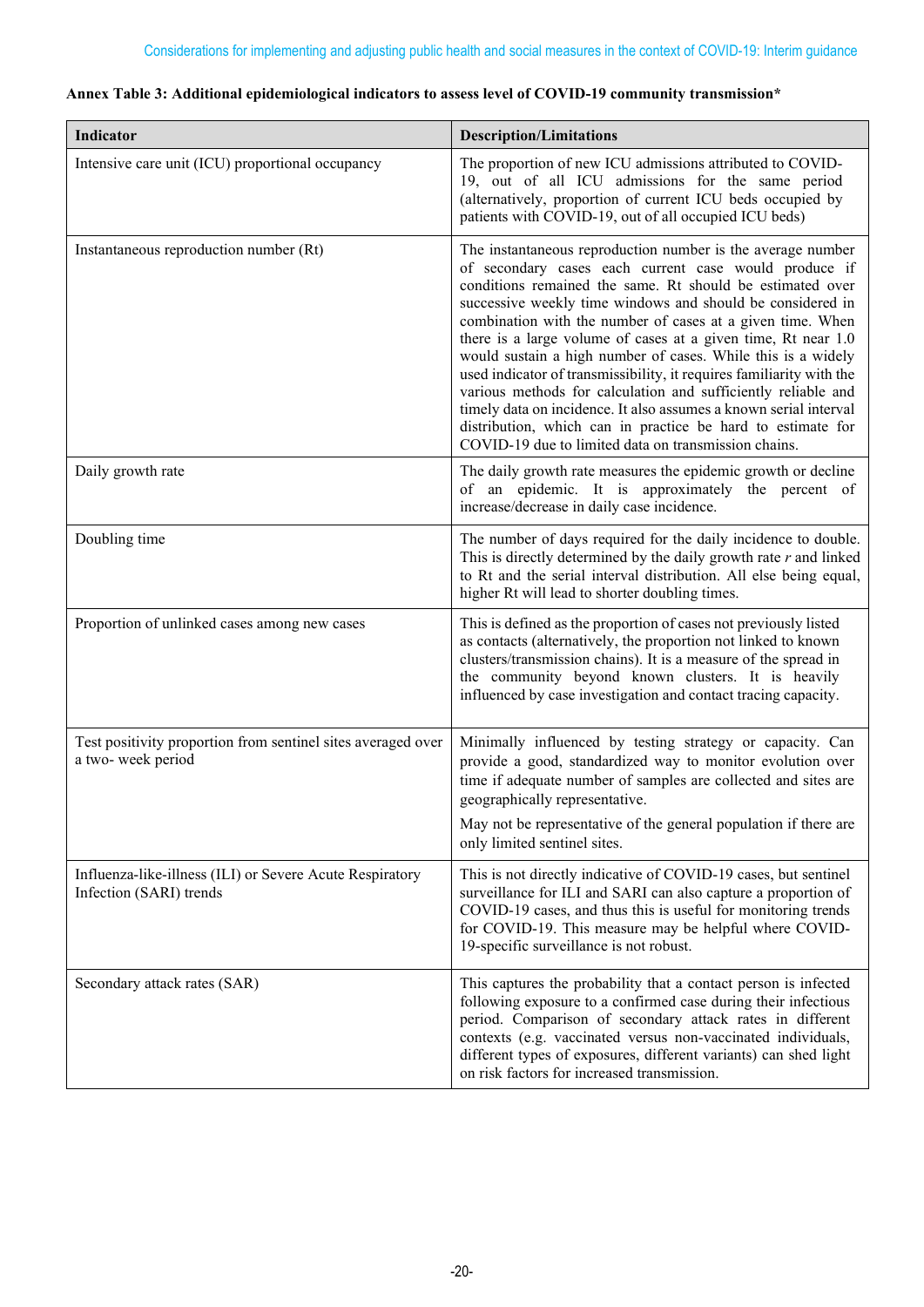| All-cause hospitalization rate trends                                | This is not directly indicative of COVID-19 hospitalizations but,<br>where COVID-19 cases make up a substantial proportion of<br>hospitalizations, this can be useful for identifying trends in<br>COVID-19 cases. These rates may decline due to restricted<br>service provision and other public health measures. Trends must<br>be analysed in the context of other potential causes of changes<br>in hospitalization rates (e.g. concurrent influenza circulation).<br>These trends may be helpful where COVID-19-specific<br>surveillance is not robust.                                                                                                                                                                                                                                                                                                                                                                                                                                                                    |
|----------------------------------------------------------------------|----------------------------------------------------------------------------------------------------------------------------------------------------------------------------------------------------------------------------------------------------------------------------------------------------------------------------------------------------------------------------------------------------------------------------------------------------------------------------------------------------------------------------------------------------------------------------------------------------------------------------------------------------------------------------------------------------------------------------------------------------------------------------------------------------------------------------------------------------------------------------------------------------------------------------------------------------------------------------------------------------------------------------------|
| All-cause (excess) mortality trends                                  | This measure is not directly indicative of COVID-19<br>cases/deaths, but where COVID-19 deaths make up a<br>substantial proportion of overall deaths, this can be useful for<br>identifying trends in COVID-19 cases. Trends must be analysed<br>in the context of other potential causes of changes in mortality<br>rates (e.g. concurrent influenza circulation) and ideally<br>compared with baseline data on mortality to identify excess<br>above expected (e.g. seasonal) fluctuations. While this is a<br>widely used indicator of transmission, it requires careful<br>consideration of the inherent biases in mortality estimation<br>methods. <sup>3</sup> This may also be a delayed indicator, depending on<br>death and vital records system processes. These trends may be<br>helpful where COVID-19-specific surveillance is not robust.                                                                                                                                                                          |
| Cumulative vaccination uptake (by first dose or fully<br>vaccinated) | Defined as the proportion of individuals who received a) the<br>first dose, or b) the full recommended series of any COVID-19<br>vaccine, as percentages of the total population of a country or<br>area.<br>Cumulative vaccination uptake can provide a useful indication<br>of population coverage <sup>†</sup> , especially in the short term. Over<br>longer timeframes, using uptake data to infer vaccination<br>coverage also needs to take into account changes in the<br>population denominator (including by age group), especially<br>mortality among targeted groups. Uptake and coverage data<br>may provide an indication of population protection from<br>COVID-19 disease during the months following vaccination. It<br>is currently unknown whether such protection might wane over<br>longer timeframes or whether new virus variants might affect<br>vaccine efficacy and effectiveness. Evidence about the role of<br>vaccination in preventing infection and preventing transmission<br>is being assessed. |

\*This list should not be considered exhaustive. † For further information on COVID-19 vaccination uptake, rate, and coverage, please refer to *Monitoring COVID-19 Vaccination*, Page 5.4

## **Trends in transmission**

In addition to calculating the category of transmission classification, it is also important to understand the direction of the trends of contributing indicators (stable, decreasing or increasing) over several weeks. This can assist in determining whether measures implemented are improving the epidemiological situation in the area, and for planning future changes, or putting in place anticipatory changes to public health measures based on a likely change in the transmission classification.

# 2. Health and public health services capacity and performance

The capacity to respond to the existing epidemiologic situation of COVID-19 (i.e., the transmission classification) is a key consideration in the decision to adapt PHSM. Clinical care and public health services are two key domains that reflect the ability of a country to adapt and respond to the requirements of both the COVID-19 caseload and the burden of disease more generally. Sufficient clinical care capacity is required to treat both inpatient and ambulatory cases of COVID-19 while ensuring that the health system is not overwhelmed and can continue to treat the regular caseload of patients with other conditions, particularly during seasonal peaks, such as the influenza season, and at times of rapid or large increases in SARS-CoV-2 transmission. The public health response relies on the capacity of the surveillance system to detect and respond to changes in SARS-CoV-2 transmission and focuses on key activities including case detection, diagnostic testing and contact tracing. Each of the two domains (health services and public health) is divided into two principal sub-domains, namely capacity (output indicators) and performance (outcome and impact indicators).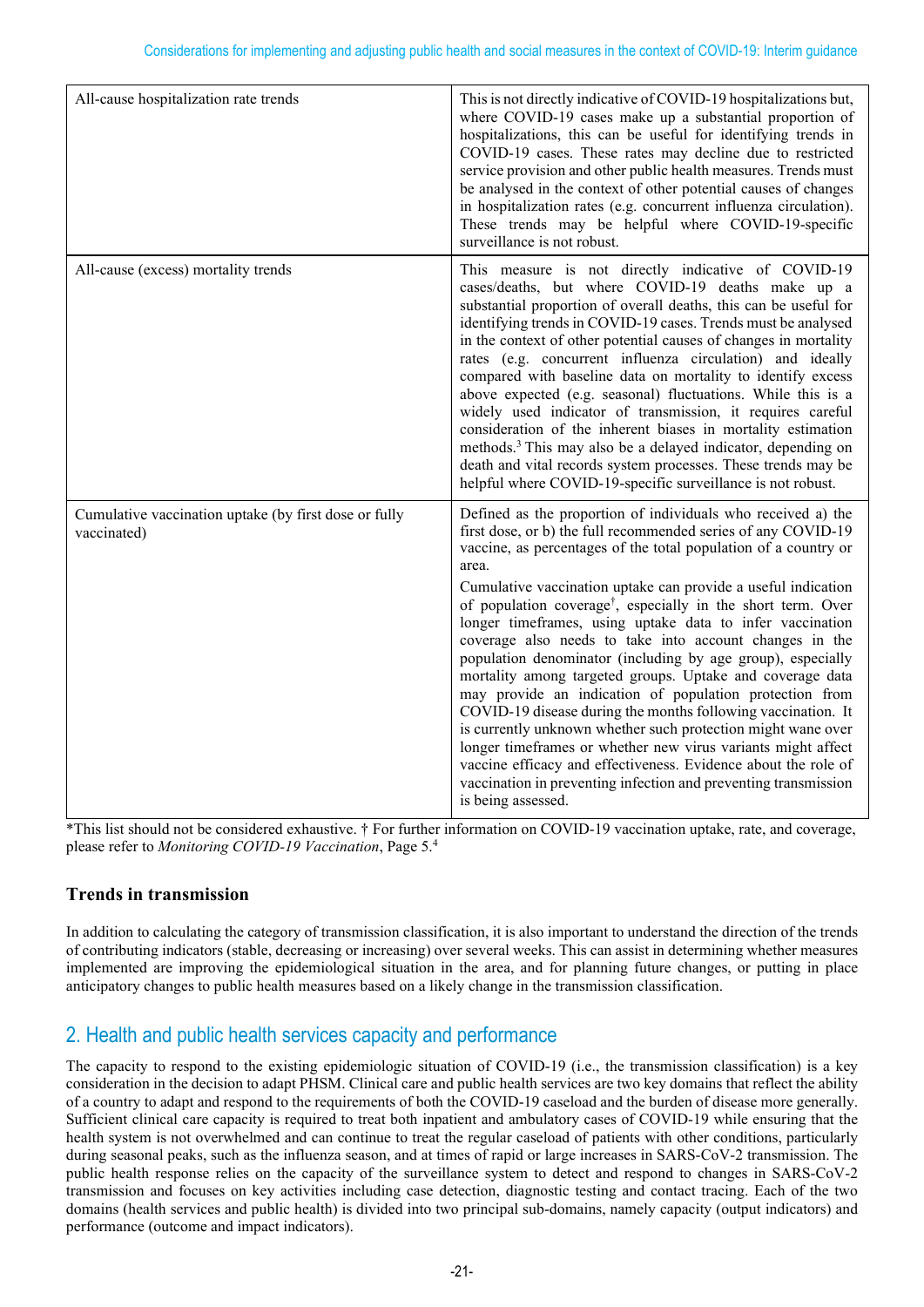While this section is not aimed to be overly prescriptive, it provides quantitative thresholds (Table 4) to categorize response capacity and performance into three categories: adequate, moderate and limited. It is important to note that capacity needs to be assessed in the context of the current transmission classification. Response capacity that has been considered adequate may, under a higher incidence scenario, be reduced to moderate or limited response capacity.

#### **Assessing the overall level of health system and public health services capacity and performance**

To assess the overall capacity and performance of the health system and public health services, authorities should use the same approach as outlined for transmission classification. This includes:

- prioritizing those indicators that are available and reliable and adjusting thresholds to local contexts and reliability of the data
- interpreting changes to indicators in the context of changes to data collection mechanisms
- undertaking a qualitative review to determine the final health system capacity level if the levels calculated based on each indicator are different
- using trends instead of quantitative thresholds where data are not reliable, but denominators are stable
- using subjective assessment as a last resort if no data are available
- observing trends in indicators to anticipate future changes to the health system and public health services capacity and performance level.

Additional indicators that can be used for triangulation are provided in Table 5. Assessments should be updated biweekly.

#### **Annex Table 4: Primary indicators and proposed ranges to assess level of COVID-19 health system and public health services capacity and performance**

| Domain                       | <b>Indicator</b>                                                                             | Descriptio<br>$\mathbf{n}/$                                                                                                                                                    | <b>Major limitations</b>                                                                                                                                                  | <b>Capacity to respond</b> |                          |                     |
|------------------------------|----------------------------------------------------------------------------------------------|--------------------------------------------------------------------------------------------------------------------------------------------------------------------------------|---------------------------------------------------------------------------------------------------------------------------------------------------------------------------|----------------------------|--------------------------|---------------------|
|                              |                                                                                              |                                                                                                                                                                                |                                                                                                                                                                           | Adequate                   | Moderate                 | Limited             |
| Clinical care<br>capacity    | Proportion<br>of occupied<br>hospital beds                                                   | High morbidity and<br>mortality will occur<br>if there is<br>insufficient capacity<br>to hospitalize severe<br>cases. Should count<br>all hospitalizations,<br>not only COVID- | May be influenced by<br>hospitalization policy<br>(e.g. if all cases are<br>isolated in hospital),<br>which does not indicate<br>true saturation of<br>hospital capacity. | $<75\%$ <sup>†</sup>       | $75 - 90\%$ <sup>†</sup> | $90\% +$ †          |
| Clinical care<br>performance | Case fatality<br>rate of<br>resolved<br>(i.e.,<br>outcome<br>known)<br>hospitalized<br>cases | Overall impact<br>indicator of<br>adequate COVID-<br>19 care.                                                                                                                  | Highly dependent on<br>age and various biases. <sup>3</sup><br>Must take into account<br>any changes in case<br>detection or testing<br>strategy.                         | Decreasing<br>trend        | Stable<br>trend          | Increasing<br>trend |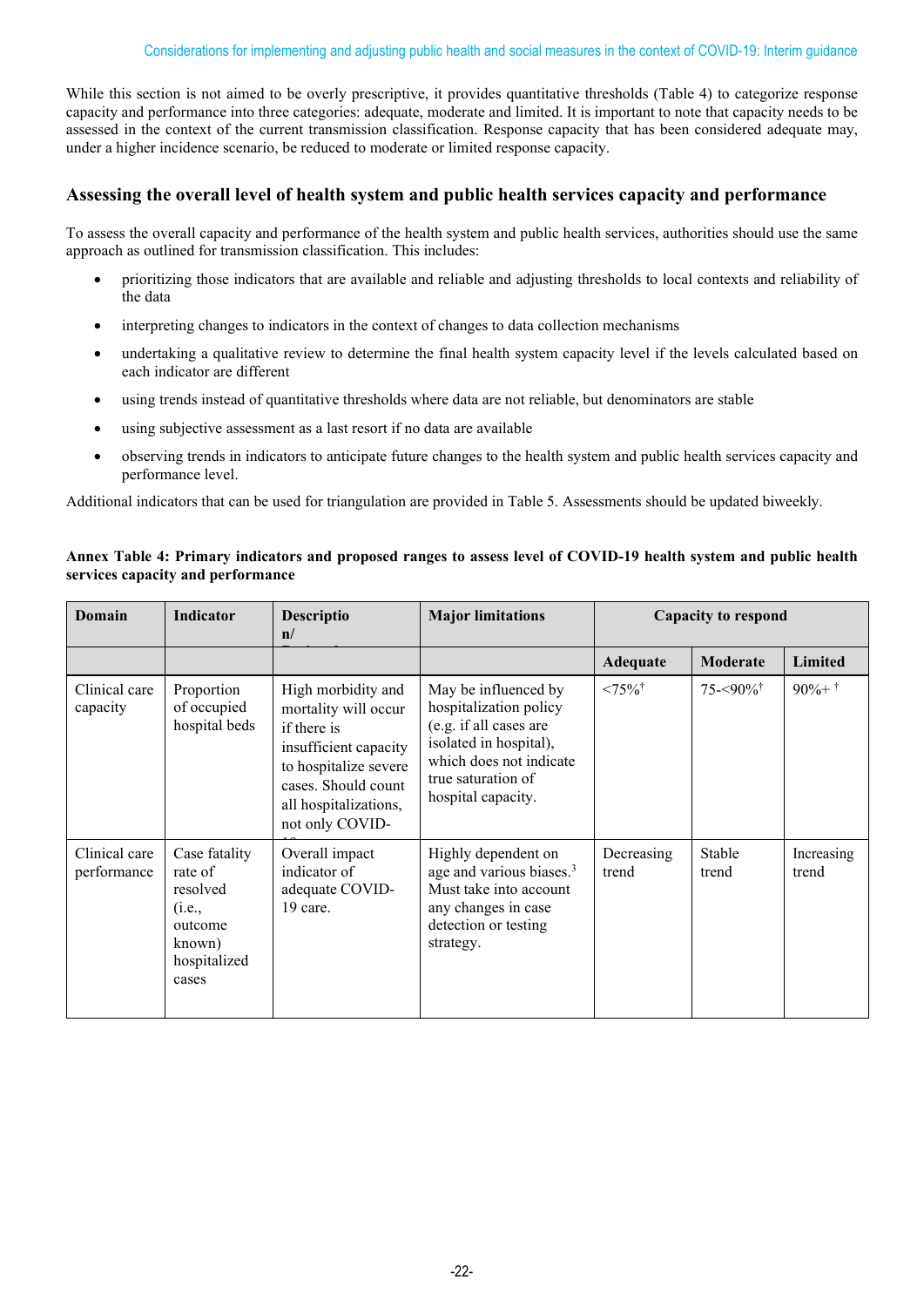| Public health<br>response<br>capacity    | Number of<br>persons tested<br>per 1000<br>population<br>per week,<br>averaged over<br>a two-week<br>period                                     | Without sufficient<br>testing, it is<br>difficult to<br>appropriately<br>isolate and treat<br>cases.                                                                                                                                                                                                                                                           | Not all laboratories are<br>able to report individuals<br>tested; if possible, can<br>count number of new<br>rather than repeat tests;<br>otherwise can count<br>number of tests, but this<br>may be misleading due<br>to repeat testing.<br>Laboratories not<br>reporting location of<br>cases may mask<br>disparities in testing (e.g.<br>among non-urban<br>populations). If using<br>rapid diagnostic tests,<br>these should be used<br>according to guidance,<br>and thresholds may need<br>to be raised. | $4+$                                                         | $1 - 4$                                                                                                              | $\leq$ 1                                           |
|------------------------------------------|-------------------------------------------------------------------------------------------------------------------------------------------------|----------------------------------------------------------------------------------------------------------------------------------------------------------------------------------------------------------------------------------------------------------------------------------------------------------------------------------------------------------------|----------------------------------------------------------------------------------------------------------------------------------------------------------------------------------------------------------------------------------------------------------------------------------------------------------------------------------------------------------------------------------------------------------------------------------------------------------------------------------------------------------------|--------------------------------------------------------------|----------------------------------------------------------------------------------------------------------------------|----------------------------------------------------|
| Public health<br>response<br>performance | Proportion<br>of cases for<br>which an<br>investigation<br>has been<br>conducted<br>within 24<br>hours of<br>identification                     | This indicates the<br>capacity to identify<br>transmission risks<br>and exposed<br>contacts.<br>Where investigation<br>is not recorded<br>directly, can be<br>measured by proxy<br>indicator -<br>proportion of cases<br>with contacts listed.                                                                                                                 | May be difficult to<br>obtain timely data.                                                                                                                                                                                                                                                                                                                                                                                                                                                                     | $80% +$                                                      | $60 - 80\%$                                                                                                          | $<\!\!60\!\%$                                      |
| Public health<br>response<br>performance | Support for /<br>adherence to<br>PHSMs (can<br>be further<br>subdivided<br>into personal<br>protective<br>measures<br>versus other<br>measures) | Qualitative<br>assessment based on<br>observation, media<br>monitoring,<br>perception or<br>behaviour surveys,<br>hotlines, focus<br>groups, etc.<br>Analysis including<br>forecasting of<br>effectiveness of<br>PHSM to be<br>considered, it is<br>important to identify<br>not only the current<br>status but any<br>barriers or enablers<br>to improvement. | May be highly variable<br>between sub-groups<br>and across individual<br>PHSMs and over time.                                                                                                                                                                                                                                                                                                                                                                                                                  | High (nearly<br>universal<br>adherence to<br>most<br>PHSMs). | Moderate<br>(modest<br>adherence<br>to most<br>PHSMs, or<br>variable<br>adherence<br>across<br>individual<br>PHSMs). | Low<br>(minimal<br>adherence to<br>most<br>PHSMs). |

† Hospital occupancy routinely varies considerably between countries and health systems. Therefore, baseline (pre-COVID-19) occupancy must be taken into consideration.

\*\* A significantly low hospital occupancy rate may also indicate barriers to access to hospital care, requiring investigation into the causes and remedial actions to be taken. In situations of community transmission, low hospital utilization may indicate large numbers of community deaths, which would potentially not be captured in facility-based mortality reports.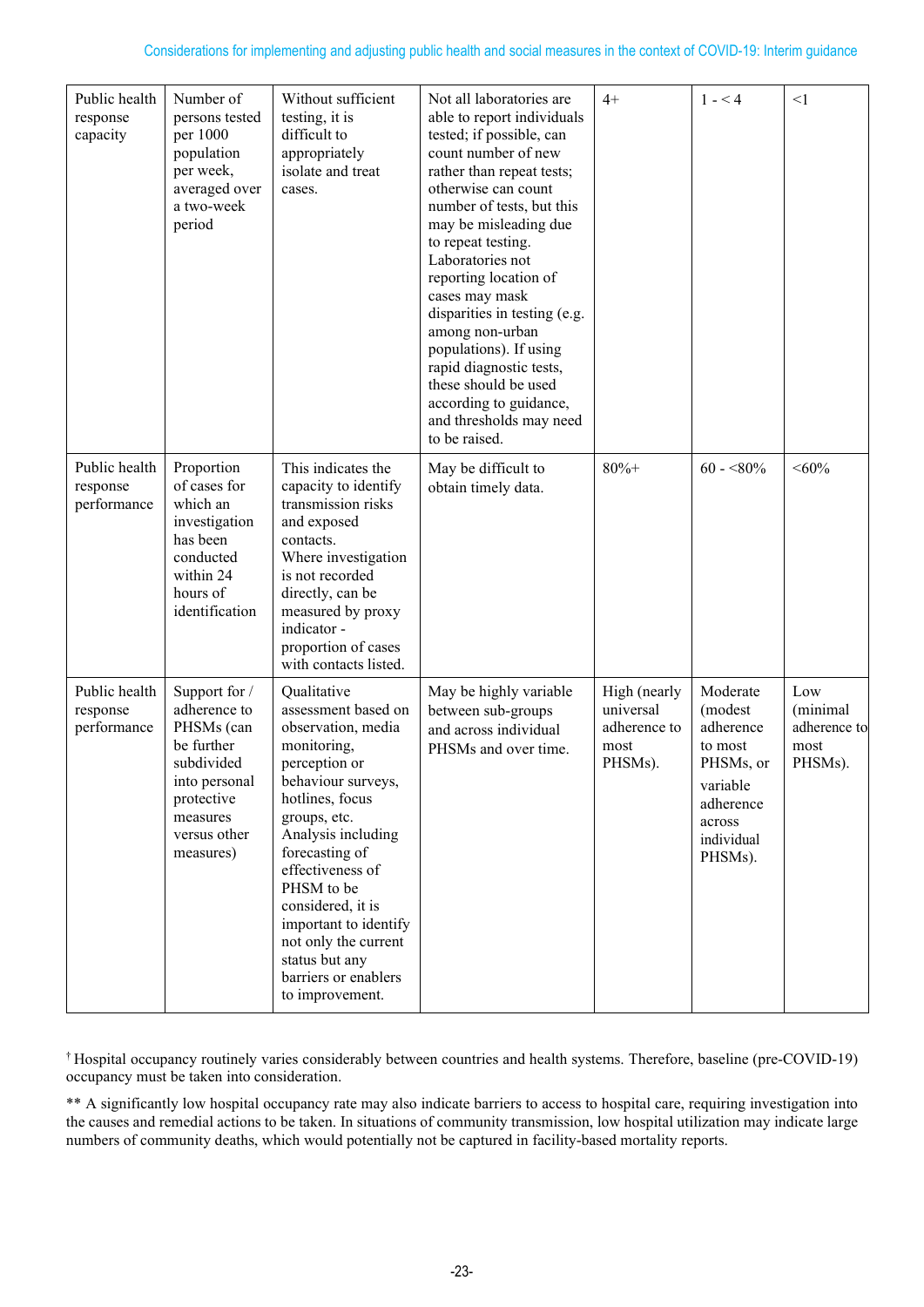| Indicator                                                                                                                      | <b>Description/Limitations</b>                                                                                                                                                                                                                                                                                                                                                                                                           |
|--------------------------------------------------------------------------------------------------------------------------------|------------------------------------------------------------------------------------------------------------------------------------------------------------------------------------------------------------------------------------------------------------------------------------------------------------------------------------------------------------------------------------------------------------------------------------------|
| Number of trained ICU staff per 10<br>000 population                                                                           | This indicates sufficient clinical capacity to respond to cases most likely to lead to<br>mortality. This indicator may be more relevant when measured against a population of<br>clinically vulnerable <sup>i</sup> persons, if data are available. This indicator is difficult to measure.<br>It is a necessary but insufficient measure of ability to provide intensive care.                                                         |
| Number of ICU beds per 10 000<br>clinically vulnerable population <sup>i</sup>                                                 | Mortality from COVID-19 will be highest if capacity for intensive care is exceeded.<br>Strictly counting the number of ICU beds does not guarantee successful care if there is<br>inadequate staffing, equipment or supplies.                                                                                                                                                                                                            |
| Proportion of occupied ICU beds                                                                                                | This indicator assesses sufficient clinical capacity to respond to cases most likely to lead<br>to mortality. It may not be useful in countries with very few ICU beds (can be substituted<br>with proportion of occupied hospital beds $+/-$ oxygen in these situations). If this indicator<br>is very low, overall health system capacity should be considered limited, regardless of<br>adequate levels of other capacity indicators. |
| Proportion of occupied beds with<br>access to oxygen supply                                                                    | Oxygen is an important treatment for COVID-19, and sufficient capacity to provide<br>oxygen can be useful even in the absence of ICU capacity. This indicator may be difficult<br>to measure and may not be useful in countries with very low capacity.                                                                                                                                                                                  |
| Crude case fatality rate of COVID-<br>19                                                                                       | This is an overall impact indicator of adequate COVID-19 care. It is highly dependent on<br>age, other risk factors and various reporting biases. <sup>3</sup> Analysis of trends should consider<br>any changes in case detection or testing strategy. Countries are advised to collect<br>additional information on age, as this measure will be heavily affected by the age<br>structure of the population.                           |
| Number of contact tracers per 100<br>000 population [alternatively per<br>number of new cases in a week]                       | This indicates capacity to conduct sufficient contact tracing to interrupt transmission. It is<br>an input indicator that may not correlate well with actual contact tracing outcomes. There<br>is minimal evidence base for determining thresholds. This may be difficult to accurately<br>measure where contact tracing is done by persons other than formally designated "contact<br>tracers".                                        |
| Number of points of entry<br>surveillance officers per 100 000<br>daily travellers                                             | This is a measure of the ability to successfully mitigate the risk of importation. It is a poor<br>indicator of actual internal domestic capacity; is minimally relevant during widespread<br>community transmission; and may be achieved when human resources are inappropriately<br>diverted from internal domestic use.                                                                                                               |
| Proportion of newly confirmed or<br>probable cases interviewed for<br>contact elicitation within 24 hours<br>of identification | This indicator measures the timeliness of contact listing, which shortens exposure to<br>potentially infected persons. A better metric of contact listing timeliness is the actual<br>proportion of contacts identified and traced/quarantined within 48 hours.                                                                                                                                                                          |
| Proportion of contacts of new<br>cases who are monitored for 14<br>days (or locally specified period)                          | This indicates that contacts are monitored until no longer at risk for becoming secondary<br>cases (linked to a particular source case). This indicator may be particularly important for<br>assessment of public health system performance in the imported/sporadic and clusters<br>transmission scenarios. It can be spuriously inflated by poor contact listing.                                                                      |
| Proportion of identified cases<br>isolated within 24 hours of positive<br>test result (or determination as a<br>probable case) | This indicates that investigation and isolation of new cases is sufficiently rapid to<br>minimize the generation of secondary cases. This indicator may be particularly important<br>for assessment of public health system performance in the imported/sporadic and clusters<br>transmission scenarios.                                                                                                                                 |
| Time from symptom onset to case<br>confirmation                                                                                | This measures the ability of the surveillance system to promptly detect, test and confirm<br>symptomatic cases. Individual components (i.e., time from symptom onset to detection,<br>detection to testing and test turnaround time) can also be measured independently.                                                                                                                                                                 |
| Proportion of cases arising from<br>contact lists                                                                              | This describes the extent to which new cases are already captured by and known to the<br>surveillance system through adequate case investigation. When this is low, it suggests<br>widespread existence of "hidden" chains of transmission and/or poor-quality case<br>investigation.                                                                                                                                                    |
| Number and proportion of samples<br>sequenced                                                                                  | Wherever resources allow, laboratories could consider genomic sequencing of SARS-<br>CoV-2 PCR-positive sentinel specimens.                                                                                                                                                                                                                                                                                                              |

|              |  | Annex Table 5: Additional indicators to assess level of COVID-19 health system and public health services capacity and |  |
|--------------|--|------------------------------------------------------------------------------------------------------------------------|--|
| performance* |  |                                                                                                                        |  |

\*This list should not be considered exhaustive.

i 'Clinically vulnerable' in this context refers to individuals aged ≥ 60 years and/or with comorbidities that increase risk of serious COVID-19 disease, including heart disease, asthma and diabetes.